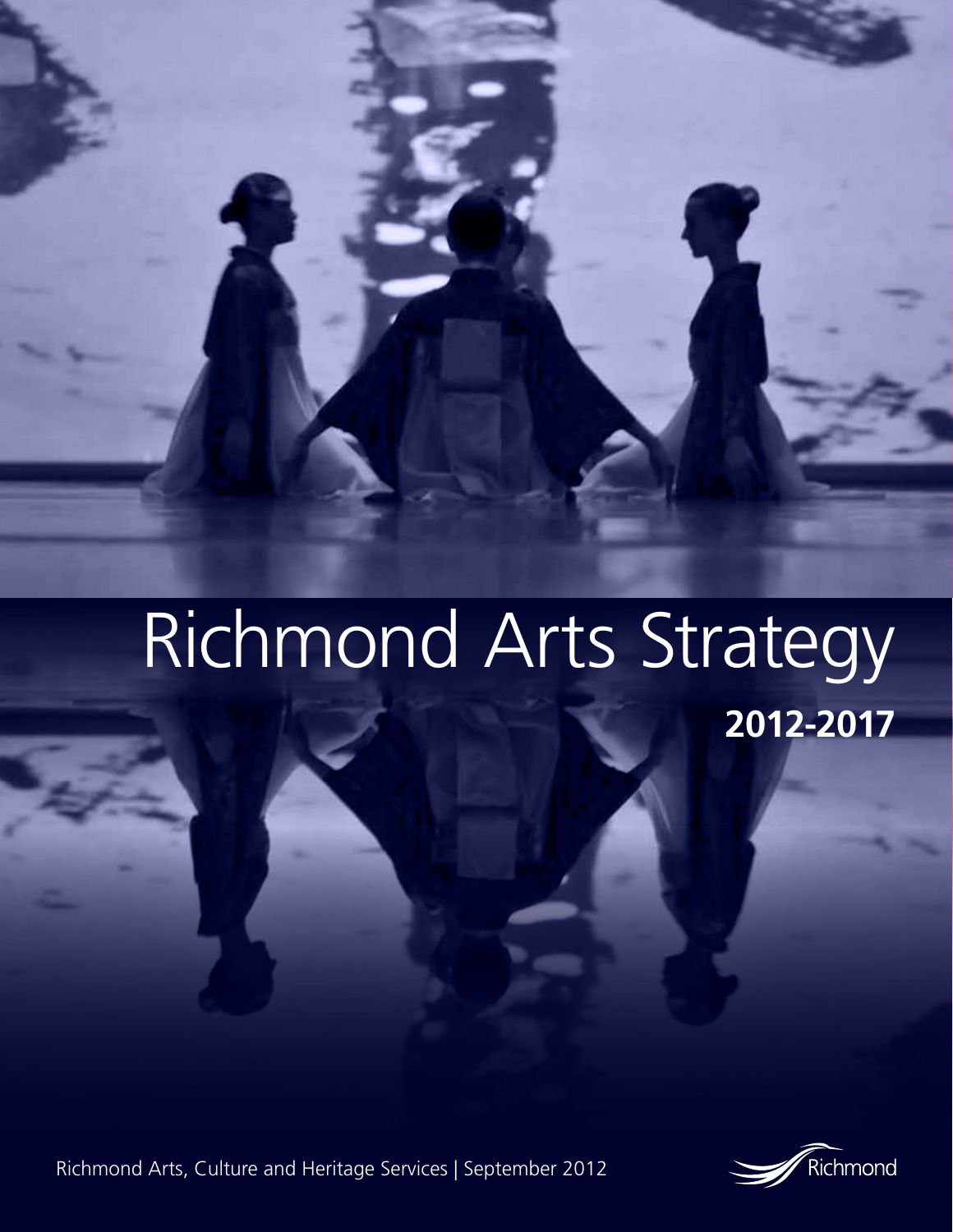*"...it's important to recognize that 2010 did change forever the face of Richmond in a bold way. The Olympic Legacy isn't just the Richmond Olympic Oval and the Canada Line. On a grand scale, sculptures appeared on streets and parks...it was like Richmond grew up culturally. Or, that for once art was an integrated element in terms of a city's transformation."*

Mary Gazetas, Richmond Review, 2010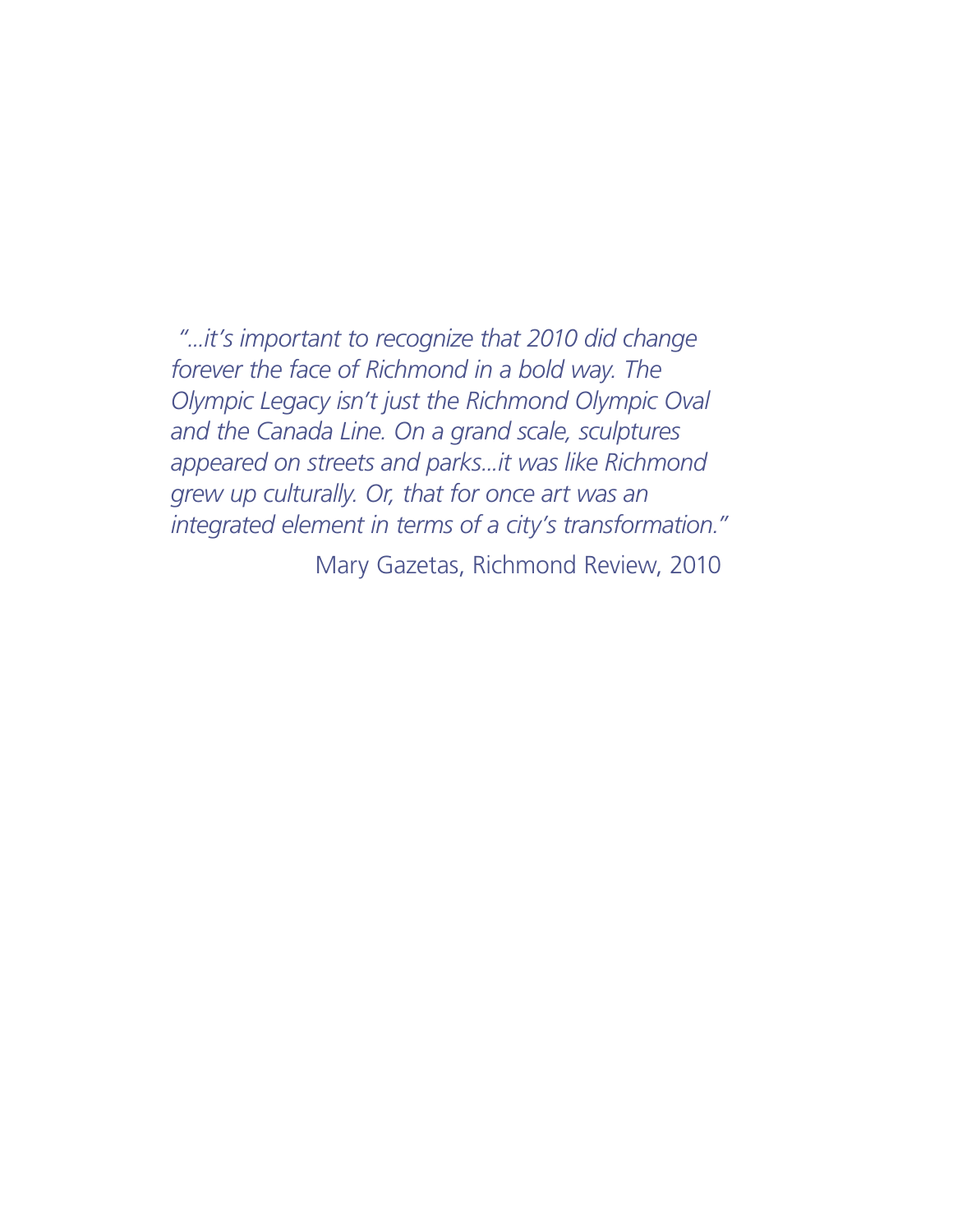# Table of Contents

| Context                                                                                                                                                                                                                                                                                                                                                                                                       |  |
|---------------------------------------------------------------------------------------------------------------------------------------------------------------------------------------------------------------------------------------------------------------------------------------------------------------------------------------------------------------------------------------------------------------|--|
| Mission of the Strategy                                                                                                                                                                                                                                                                                                                                                                                       |  |
| · Accomplishments Since 2004<br>Trends and Key Influences<br>$\bullet$<br>Opportunities and Challenges<br>$\bullet$                                                                                                                                                                                                                                                                                           |  |
| Role of the City<br>$\bullet$                                                                                                                                                                                                                                                                                                                                                                                 |  |
| 7. Strategic Directions and Recommended Actions  18<br>Strengthen and Support the Arts Community<br>Increase the Number of Art Spaces and More Effectively<br>Use Existing Ones<br>Broaden the Diversity of Arts Experiences and Opportunities<br>$\bullet$<br>Expand Public Awareness and Understanding of the Arts<br>$\bullet$<br>Broaden the Economic Potential and Contribution of the Arts<br>$\bullet$ |  |
|                                                                                                                                                                                                                                                                                                                                                                                                               |  |
|                                                                                                                                                                                                                                                                                                                                                                                                               |  |
|                                                                                                                                                                                                                                                                                                                                                                                                               |  |

Front Cover: Richmond Arts Centre Year End Dance Recital (2011) Photographer: Felix Law

Back Cover: *Tea into the Mist: A Ceremony of the Soul* (2011), Your Kontinent: Richmond International Film and Media Arts Festival Artists: Sophia Liang, Seb Nem, Oz Peta and Oliver Martin Photographer: Lewis Liao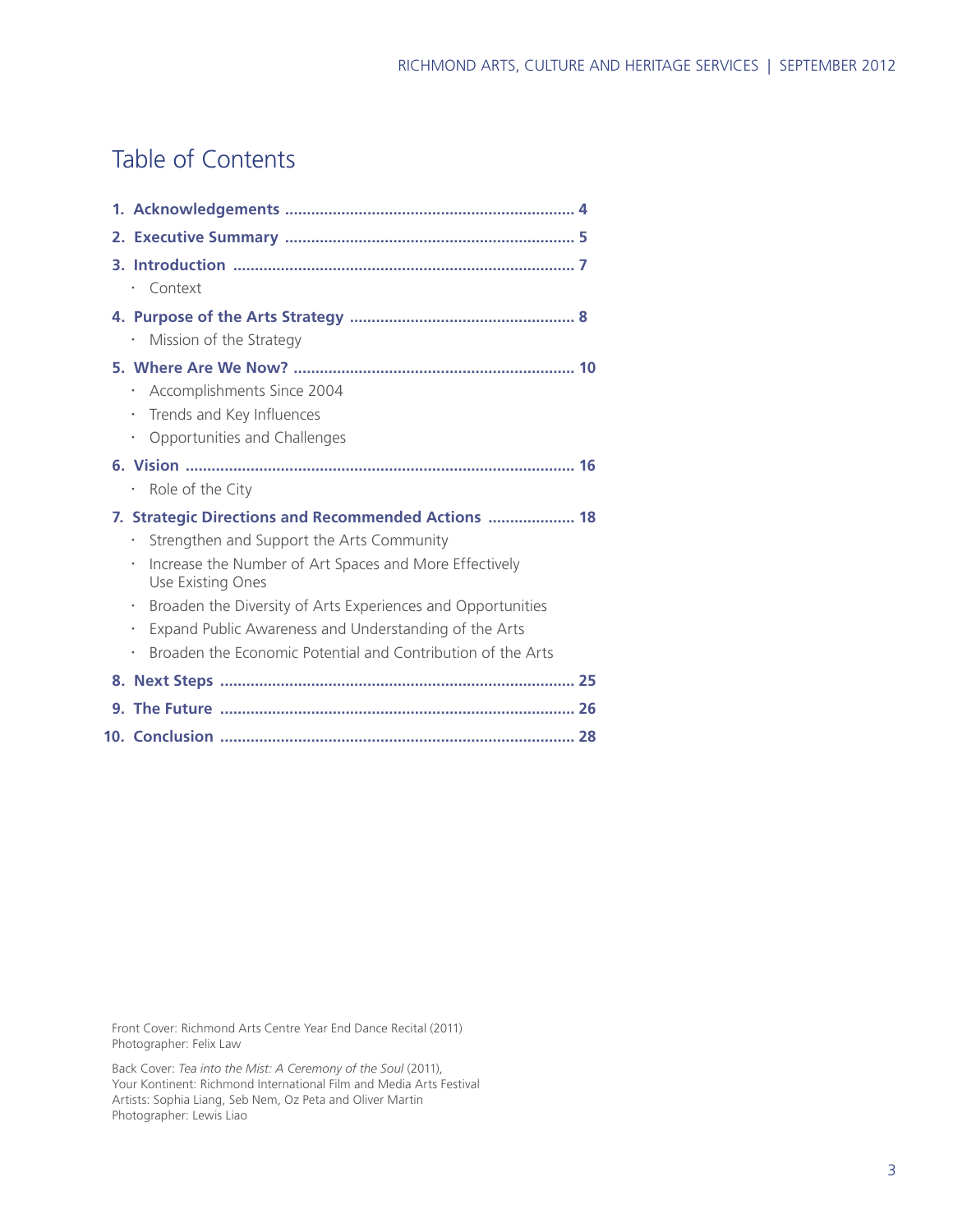# 1. Acknowledgements

The Richmond Arts Strategy Update benefitted from the active participation of a number of stakeholders and residents who participated in a number of sessions over the course of the past year. Richmond Arts, Culture and Heritage Services is appreciative of the valuable contribution these individuals made during the process.

We would also like to acknowledge the direct contributions of the following individuals for their knowledge, perspective and insight.

### **Steering Committee**

| <b>Community Members</b>     |                                                        | <b>City Staff</b>                |                                                  |  |
|------------------------------|--------------------------------------------------------|----------------------------------|--------------------------------------------------|--|
| Sid Akselrod                 | Teacher, School District 38                            |                                  | Director, Arts, Culture and<br>Heritage Services |  |
| Glen Andersen                | <b>Public Artist</b>                                   |                                  |                                                  |  |
| Jean Garnett                 | Richmond Arts Coalition                                | Kim Somerville<br>(Project Lead) | Manager, Arts Services                           |  |
| Mark Glavina                 | Owner, Phoenix Coastal Art                             | Nan Capogna                      | Curator, Richmond Art Gallery                    |  |
| Lorraine Jarvis              | Director, Youth Honour Choir                           | Suzanne Carter                   | Senior Planner/Urban Design                      |  |
| Steve Jedreicich             | Vice President of Development,<br>Townline             | Camyar Chaichian                 | Arts Coordinator, Richmond Arts<br>Centre        |  |
| Simon Johnston               | Past Artistic & Executive Director,<br>Gateway Theatre | <b>Eric Fiss</b>                 | Public Art Planner                               |  |
| Nancy Lee                    | Writer/Teacher                                         | Alan Hill                        | Coordinator, Diversity Services                  |  |
| Rishell O'Brien              | Studio Director, Defy Gravity Dance<br>Company Inc.    | Vern Jacques                     | Senior Manager, Recreation<br>Services           |  |
| Jullin O'Sheaur              | Owner, Jullin Vocal Studio                             | Liesl Jauk                       | Manager, Community Cultural<br>Development       |  |
| Marina Szijarto<br>Ying Wang | Artist<br>President, Cinevolution Society              | Sandi Swanigan                   | Manager, Major Event<br>Development              |  |
|                              |                                                        | <b>Ted Townsend</b>              | Senior Manager, Corporate<br>Communications      |  |
|                              |                                                        | Donna Lee                        | Project Assistant                                |  |
|                              |                                                        | <b>Consultants</b>               |                                                  |  |
|                              |                                                        | Howard Harowitz                  | Howard Harowitz Consulting Ltd.                  |  |
|                              |                                                        | Eric Vance                       | Eric Vance & Associates                          |  |

We would also like to acknowledge LIFT Philanthopic Partners (previously 2010 Legacies Now Society) for their generous contribution to support the development of the Richmond Arts Strategy 2012–2017.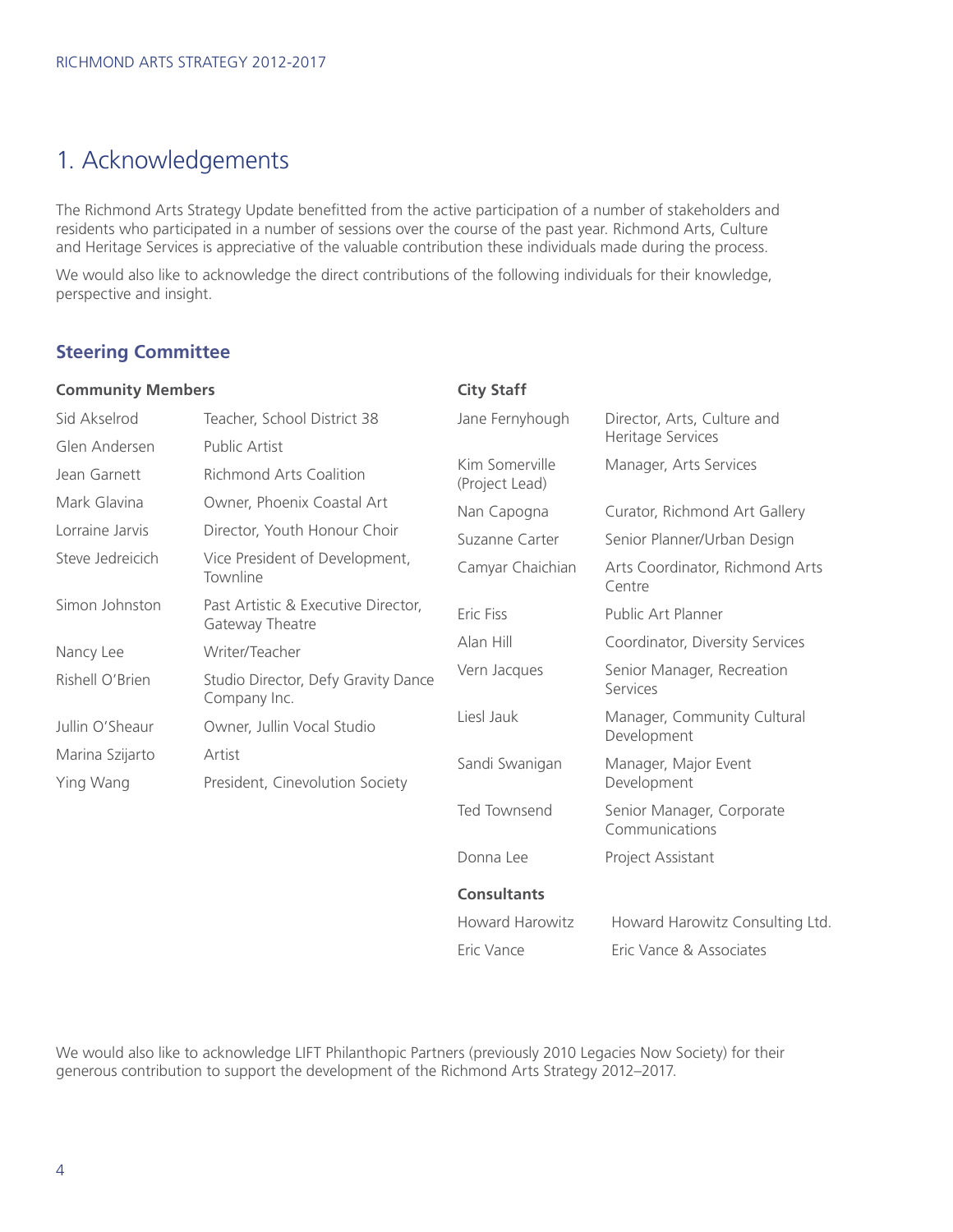## 2. Executive Summary

The City of Richmond is updating its 2004 Arts Strategy to reflect today's opportunities and challenges and to further the City's vision "to be the most appealing, livable and well-managed community in Canada". This process was led by a Steering Committee comprised of an equal mix of City staff and representatives of the arts community. Their work spanned a number of extended planning sessions, supported by input from three public meetings.

As a Venue City for the 2010 Olympic Winter Games, Richmond showcased its diverse artistic talent to local and international audiences. The Olympic effect helped elevate the arts in the community and created an increased sense of pride, identity and spirit. This legacy continues to help advance the arts and influence this new strategy. A number of City plans and strategies also guided updating of the Arts Strategy.

The purpose of the Arts Strategy is to help facilitate the growth of the arts in Richmond by creating an environment and culture in the city that ensures the arts play a strong role in placemaking, community building, tourism and economic development.

Since 2004, City Council and staff have worked with the community to help Richmond reach its creative potential. The main accomplishments are:

- x Building capacity and support
- x Increased experiences and opportunities
- x Increased public awareness and understanding
- Broaden the contribution of the arts

A number of national, provincial and local trends and external influences have been identified, with the recognition that they will have an impact on planning, management and programming in the arts. Key trends include growth in visual and performing arts, multidisciplinary events and community art, increased participation of businesses in their communities and the impact of technology on the arts.

Important local influences include continuing growth in Richmond, the Olympic legacy, the City's commitment to the arts and the increasing diversity of the Richmond community.

A review of opportunities and challenges related to the arts in Richmond reveals that Richmond has an opportunity to make the arts a primary engine for further enhancing Richmond's growth into one of the best places to live, work and play. The arts community has

a solid base of artists and an emerging reputation. Richmond's healthy population growth can support audience expansion, development of much-needed physical infrastructure and the formation of arts precincts.

The Arts Strategy vision is: "Richmond is an arts destination with a thriving arts community and a rich offering of festivals and events". The Strategy calls upon the City to play a number of roles: facilitator, program provider, partner, supporter, communicator and advocate in advancing the arts.

### **Five strategic directions guide the Arts Strategy:**

- 1. Strengthen and support the arts community.
- 2. Increase the number of art spaces and more effectively use existing ones.
- 3. Broaden the diversity of arts experiences and opportunities.
- 4. Expand public awareness and understanding of the arts.
- 5. Broaden the economic potential and contribution of the arts.

### **Under each strategic direction, a number of actions are recommended. Examples of these include:**

- Organize an annual Arts Community Forum to review the Arts Strategy and promote knowledge sharing and collaboration.
- $\cdot$  Complete a Cultural Facilities Plan to determine the best types and balance of facilities and programming to support and meet the needs of the community.
- $\cdot$  Create and sustain two new events that integrate the arts with Richmond's unique social, environmental, historical and economic advantages.
- Develop an Arts Marketing Plan that uses social media and traditional tools to brand the arts, build awareness, promote the benefits and create a sense of identity that differentiates Richmond from other communities.
- Ensure the arts are considered in the City's Economic Development Strategy.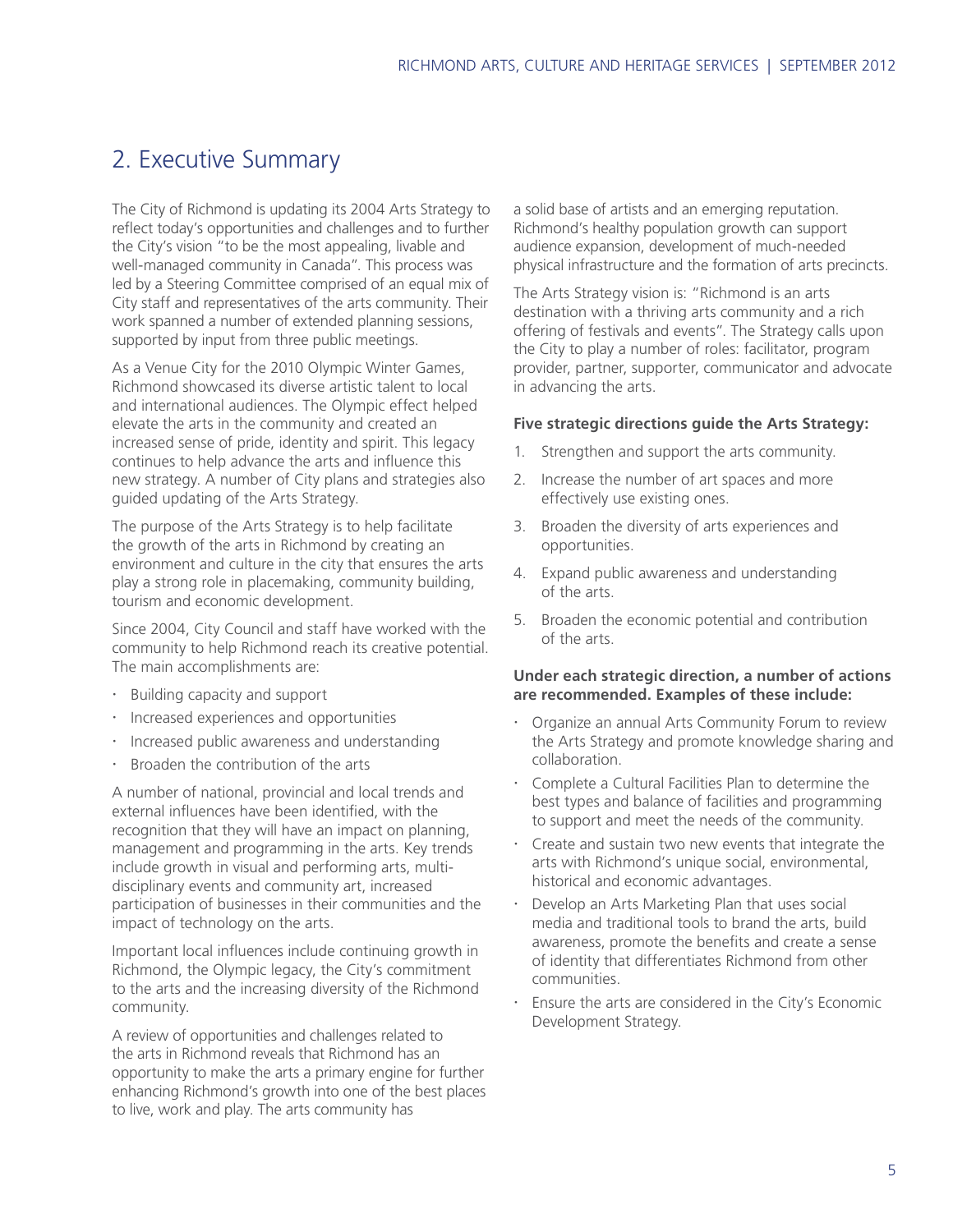

Landon Mackenzie, *Neurocity (Aqua Blue)*, 2009-09, Richmond Art Gallery **Photographer: Scott Massey** Photographer: Scott Massey

Upon adoption of the Arts Strategy by Council, staff will begin to advance the strategic directions and recommended actions through annual work plans. Staff will monitor and report out on the progress and achievements on an annual basis to Council and the arts community. It is expected that the Art Strategy will be revised again in five years.

A visioning session identified what the arts in Richmond might ideally look like if the strategic directions in this strategy are achieved. That future vision includes these features:

- $\cdot$  Richmond is an arts destination
- x Great facilities and physical infrastructure
- · Strong civic commitment
- x Collaboration, education, integration
- x Economically sustainable framework for the arts

This updated Art Strategy positions Richmond to be recognized as an arts destination with a thriving arts community and a rich offering of festivals and events. With leadership and support from the City, there is every reason to believe that the arts will flourish and continue to contribute to the community's quality of life.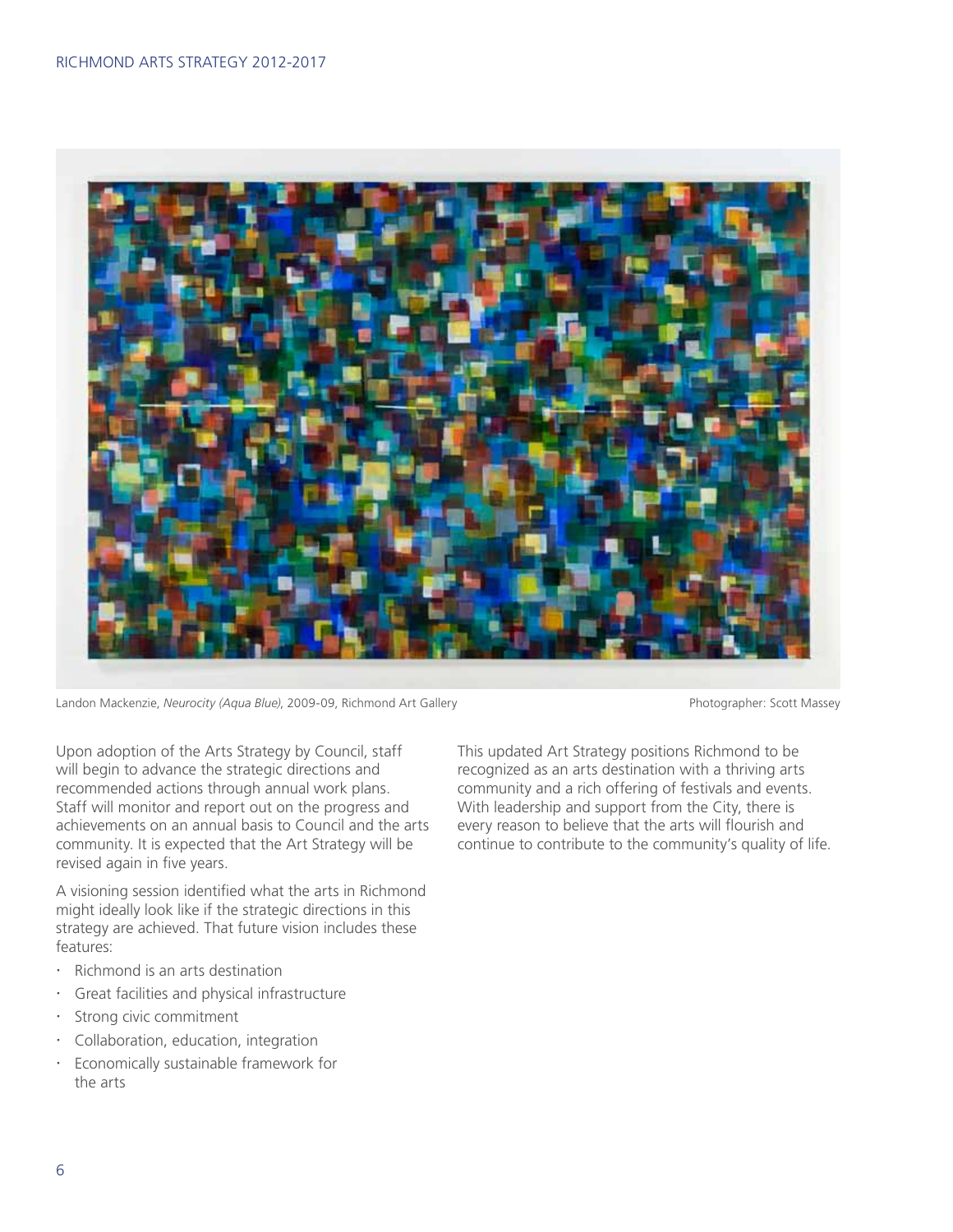# 3. Introduction

A vibrant arts community plays an important role in Richmond's aspiration to be the most appealing, livable and well-managed community in Canada.

In 2004, the City adopted the Richmond Arts Strategy, which served as the foundation for a range of civic initiatives and partnerships over the past eight years to develop, support and strengthen the arts. Much has been accomplished, and Richmond's arts scene is diverse, vibrant and growing.

As part of its continued commitment to the arts, the City has undertaken a process to update the 2004 Arts Strategy to reflect today's challenges and opportunities.

A Steering Committee was formed, comprised of an equal mix of City staff and representatives of the arts community. Their work spanned a number of extended planning sessions, supported by input from three public meetings to which the community at large and the arts community in particular were invited to provide insight and input.

This document sets out the results of their work and documents people's comments throughout the process regarding the opportunities and challenges in Richmond as well as their expectations for the Arts Strategy. The outcomes from the process are summarized into five strategic directions and recommended actions.

### **Context**

In 2004, the City adopted the Arts Strategy to guide its actions and development to make Richmond a city with a thriving cultural life where the opportunities for participation in the arts at all levels are accessible, where artists feel they have a place and are seen as contributing to the community, where cultural industries are welcomed and where cultural activity is visible and supported. Since 2004, there has been a significant investment by the City to increase the capacity of arts organizations, enhance current and develop new high quality arts festivals and activities, identify and showcase Richmond's artistic talent and leverage partnerships, grants and sponsorship opportunities.

As a Venue City for the 2010 Olympic Winter Games, Richmond has created a lasting legacy by showcasing Richmond's diverse artistic talent to local and international audiences. The Olympic effect helped elevate the arts in the community and created an increased sense of pride, identity and spirit. Richmond also has a unique sense of place and geography, and a diverse community. This legacy continues to help advance the arts and influence this updated strategy.

The following City plans and strategies have also provided vision and direction related to updating the Arts Strategy:

- x Parks, Recreation and Cultural Services Master Plan 2005-2015
- 2004 Richmond Arts Strategy
- 2007 Parks, Recreation and Cultural Facilities Strategic Plan
- x Major Events Plan 2007-2012
- Richmond Arts and Culture Economic Impact Study 2008
- x Richmond Arts and Culture Community Scan 2008
- 2009 Waterfront Strategy
- 2009 City Centre Area Plan
- 2010 Arts and Culture Plan
- 2010 Community Wellness Strategy

As this is a City Arts Strategy Update, opportunities will be sought to integrate the strategic directions and actions with other City policies, programs and initiatives.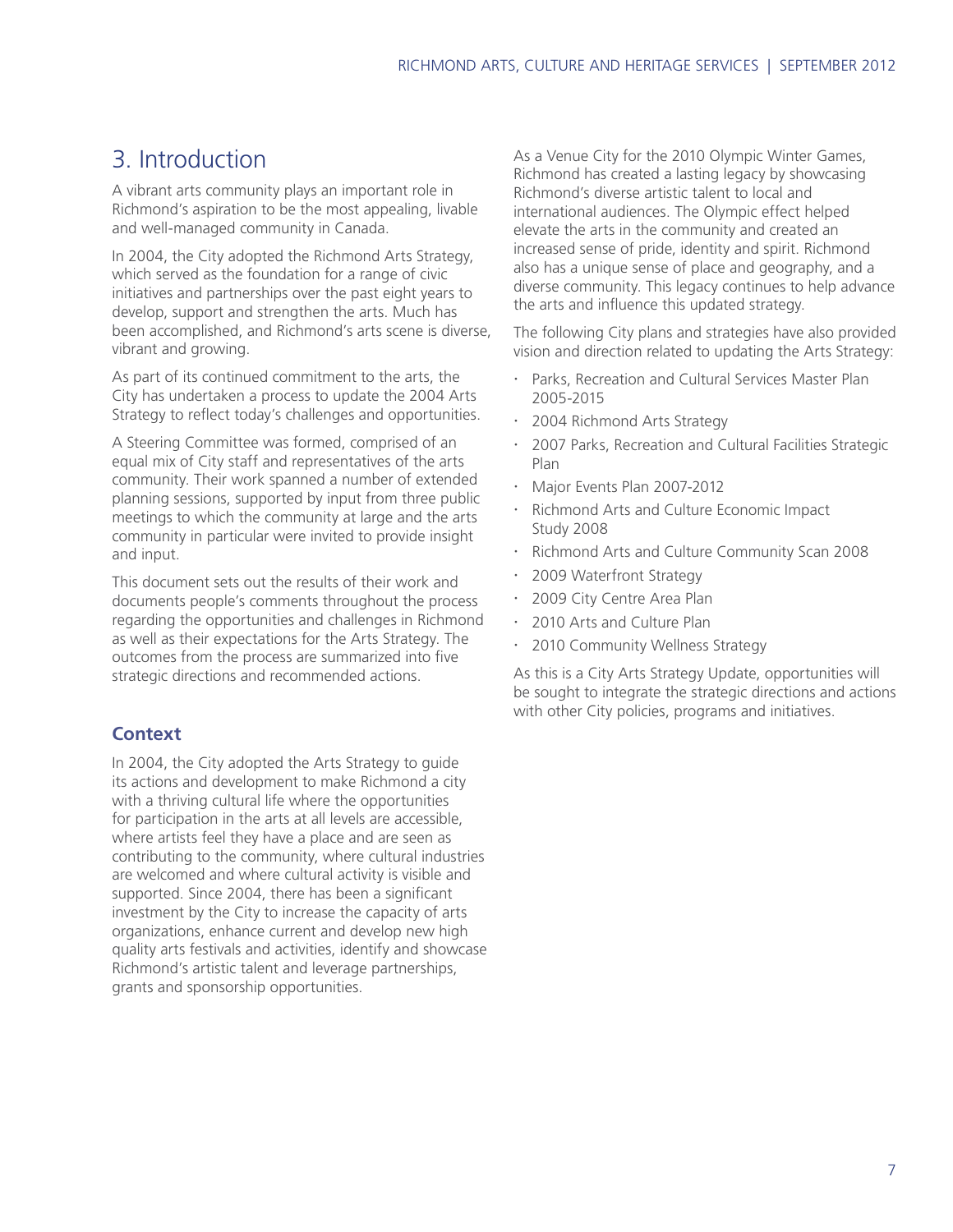### 4. Purpose

By investing in the arts, the Arts Strategy will help to facilitate the growth of the arts in Richmond by creating an environment and culture in the city that ensures the arts play a strong role in placemaking, community building, tourism and economic development. The strategy shall also serve to motivate and excite Richmond residents and foster a stronger connection between the City and its stakeholders in an effort to advance policies, programs and services so that the arts can thrive.

### **Key deliverables associated with the plan include:**

- **·** opportunities to increase the arts experiences and spaces,
- **Example 3** strategies to support growth and increased awareness of the value of the arts, and
- realization of the economic opportunities.

### **Mission of the Strategy**

This Arts Strategy, similar to the Arts Strategy developed in 2004, helps to identify the challenges and clarify the needs both within the arts community and in the general community in order to provide a vision for the arts and five-year strategies and actions. As a result of this strategy, detailed actions and annual work plans will be created to accomplish the strategic goals.

### **The mission is to:**

- ensure the broadest possible access to and awareness of the City's diverse cultural assets by all segments of the Richmond community,
- $\cdot$  stimulate and recognize talent among the City's professional and amateur artists,
- $\cdot$  ensure the arts play a strong role in placemaking, community building, tourism and economic development,
- enhance and bring to life public spaces in order to define and create a special sense of place,
- encourage and facilitate cooperative partnerships among government and non-government entities to deliver cultural services,
- $\cdot$  ensure policies are in place to support the arts and the promotion of arts activities,
- develop an environment where artists are welcomed, valued and supported within the community,
- $\cdot$  enhance opportunities for training in the arts,
- enrich quality of life by celebrating and supporting the development and creation of art, and
- honour and celebrate those individuals, community organizations and corporate leaders who support the arts.

### **The "Arts"**

For the purposes of this strategy, "arts" is understood as the expression of human creative skill as it relates to:

- visual arts: sculpting, drawing, painting, printmaking, craft, photography and art exhibitions
- x performing arts: performing, attending or producing live theatre, music and dance
- **·** literary arts: writing, publishing and/or printing material, reading, attending poetry readings or writers festivals
- $\cdot$  culinary arts: aesthetic and palate pleasing meal preparation including baking and pastry making, food stylists, food sculptures and teaching food preparation techniques
- x media arts: film, video, new media and audio
- $\cdot$  environmental, eco and land art: art dealing with ecological issues and/or art created in nature using natural materials
- $\cdot$  integrated arts: artistic practice that combines two or more artistic disciplines to create a hybrid where no single form of art is dominant
- x community engagement and collaboration: art that involves the work of professional artists and nonarts community members in creative relationships to give the visual arts a stronger presence

Art in everyday life creates a sense of meaning and place for citizens. It gives visitors a lasting memory and reflects the City's long-term investment in the future. An investment in the arts is an investment in the community and the economy.

 *"Art is also a kind of power, which cannot only boost your imagination but also your creativity. Thank you for such a great activity."*

> Frank (participant), Family Sunday Program, Richmond Art Gallery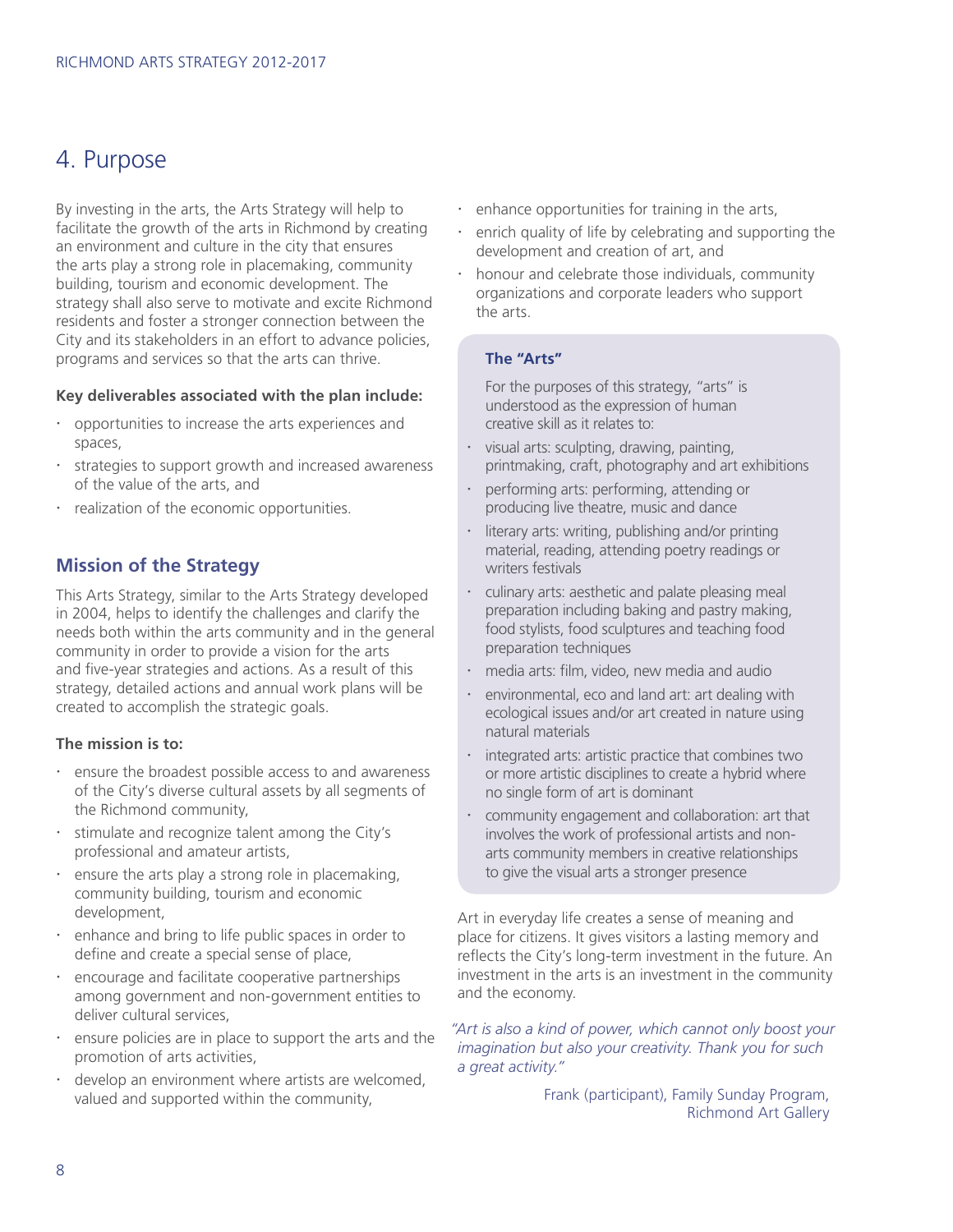

Richmond Youth Dance Company (2012), Richmond Arts Centre **Photographer: GTFX** Photographer: GTFX

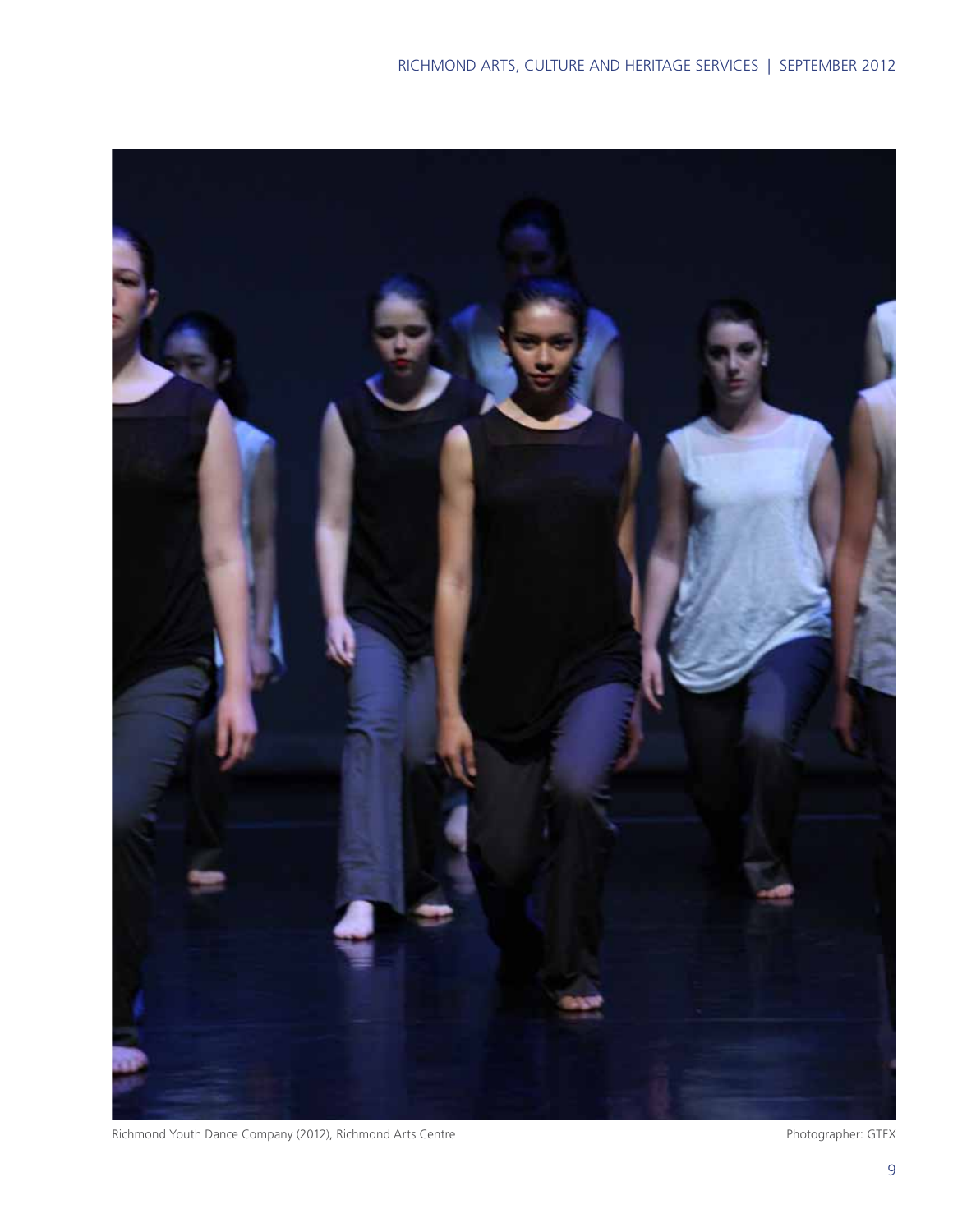# 5. Where Are We Now?

### **Accomplishments Since 2004**

### **The overarching goals from the Arts Strategy adopted in 2004 were to:**

- $\cdot$  build capacity within and support for arts organizations,
- $\cdot$  strengthen, support and enhance the artistic community,
- $\cdot$  increase the variety and diversity of arts experiences and opportunities,
- expand public awareness and understanding of the value of the arts, and
- $\cdot$  broaden the economic potential and contribution to the arts.

Since 2004, City Council and staff have worked with the community to help Richmond reach its creative potential. Much has been accomplished, including but not limited to the following:

### **1. Building Capacity and Support**

- Development of the City Arts Grants Program to support Richmond artists and arts organizations
- x Creation of Art at Work a Professional Development Symposium
- Formation of the Richmond Arts Coalition, a member-driven association that supports and celebrates culture and arts activities in Richmond
- Increased profile of Arts, Culture and Heritage Services in the City's structure by creating it as a stand-alone Division in the City
- · Increased complement of staffing:
	- Manager, Arts Services,
	- Manager, Cultural Development,
	- Director and Curator position at the Richmond Art Gallery,
	- Arts Programmer
	- Media Lab Facilitator,
	- Film Office Coordinator, and
	- Public Art Planner
- Development of a City Film Office to increase filming opportunities in Richmond
- x Creation of the Richmond Artists Directory

### **2. Increased Experiences and Opportunities**

- x Adoption of the 2010 Arts and Culture Plan and arts programming in the Richmond O Zone
- Participation in Culture Days, a free, interactive nation-wide celebration of arts and culture
- Participation in the Vancouver International Sculpture Biennale with the installation of eight artworks around the city
- x Extended the delivery of Arts Services through the creation of the new Media Lab and Rooftop Garden at the Richmond Cultural Centre
- New events such as the Children's Arts Festival, Minoru Opera Series, Your Kontinent: Richmond International Film and Media Arts Festival, Resident Art Group Showcase, Salmon Row and redesign of Richmond Maritime Festival with an arts focus
- x Regional, national and international exhibitions at the Richmond Art Gallery:
	- Face to Face, Wanda Koop,
	- Mask, Arthur Renwick,
	- In Transition: New Art from India with the Vancouver Biennale, and
	- Last Riot, AES+F, a partnership with the Vancouver Biennale.
- $\cdot$  Increase inventory of public artworks in the City; Richmond Olympic Oval has the City's largest investment of public art

### **3. Increased Public Awareness and Understanding**

- Development of a six-week marketing campaign called Winter Festival of the Arts
- Increased local media coverage and national media coverage helped to elevate the arts
- Creation of a Richmond Artist Directory, an online communication tool that provides Richmond artists and arts organizations with updates about arts news and opportunities available in Richmond
- Development of the Richmond Arts Awards, which recognize artistic support and merit in the community
- Richmond Art Gallery was identified as one of the best small galleries in a survey by the international museum planning and consultation firm Lord Cultural Resources
- x Artist Margaret Dragu won the Governor General's Award in Visual and Media Arts
- Richmond Chorus and Orchestra performed in New York at Carnegie Hall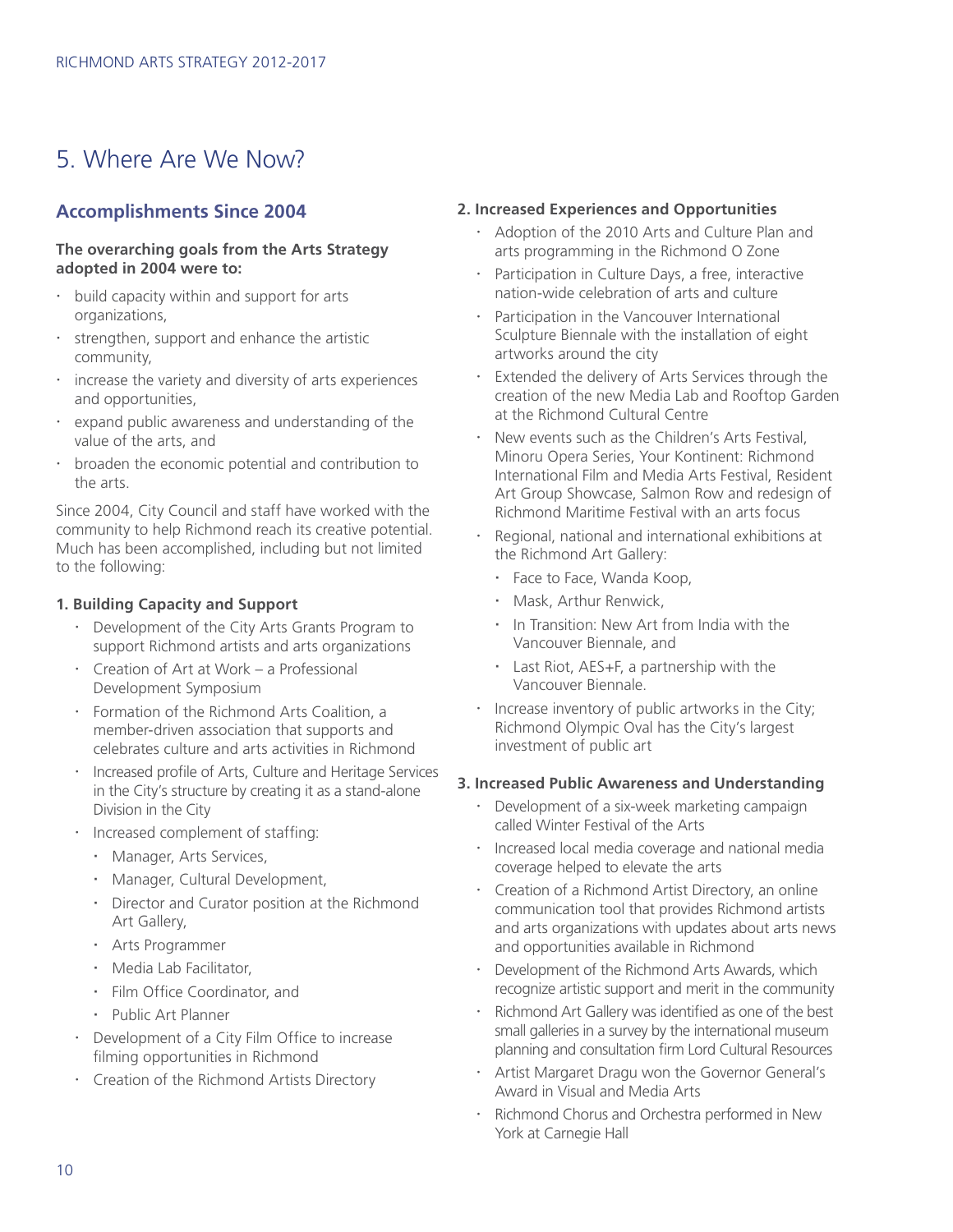- x Gateway Theatre nominated for a Jessie Award, which celebrates and promotes the outstanding achievements of the Vancouver Professional Theatre Community
- x Youth Honour Choir performed at ChorusFest in Ottawa accompanied by the National Arts Orchestra

### **4. Broaden the Contribution of the Arts**

- . Revamped the Richmond Public Art Program's Policy Guidelines and Administration Procedures to increase voluntary contributions to the public art reserve and recognize the value of art in the public realm
- Development of relationships with community organizations such as BC Arts and Literacy Centre and Cinevolution to deliver the Children's Arts Festival and the Richmond International Film Festival
- Expanded sponsorships and partnerships Royal Bank, TD Canada Trust, VANOC, Vancouver Biennale, Coast Capital Savings, BC Arts Council, Canada Council, BC Arts and Literacy, Richmond Review, Richmond News, Georgia Straight, SUCCESS, YVR, Richmond Foundation, Richmond Mental Health, Westin Wall Centre Hotel, Sheraton Vancouver Airport Hotel, Gulf of Georgia Cannery, Multicultural Concerns Society, Richmond Women's Resource Centre, Richmond Food Security Society, Tom Lee Music, Vancouver Opera, Richmond School Board, Kwantlen University, Emily Carr, Richmond Steel and Recycling Ltd., Vancouver Coastal Health, Gulf & Fraser Financial and Canadian Western Bank



**Salmon Row (2011), Britannia Heritage Shipyard Photographer: Tim Matheson** Photographer: Tim Matheson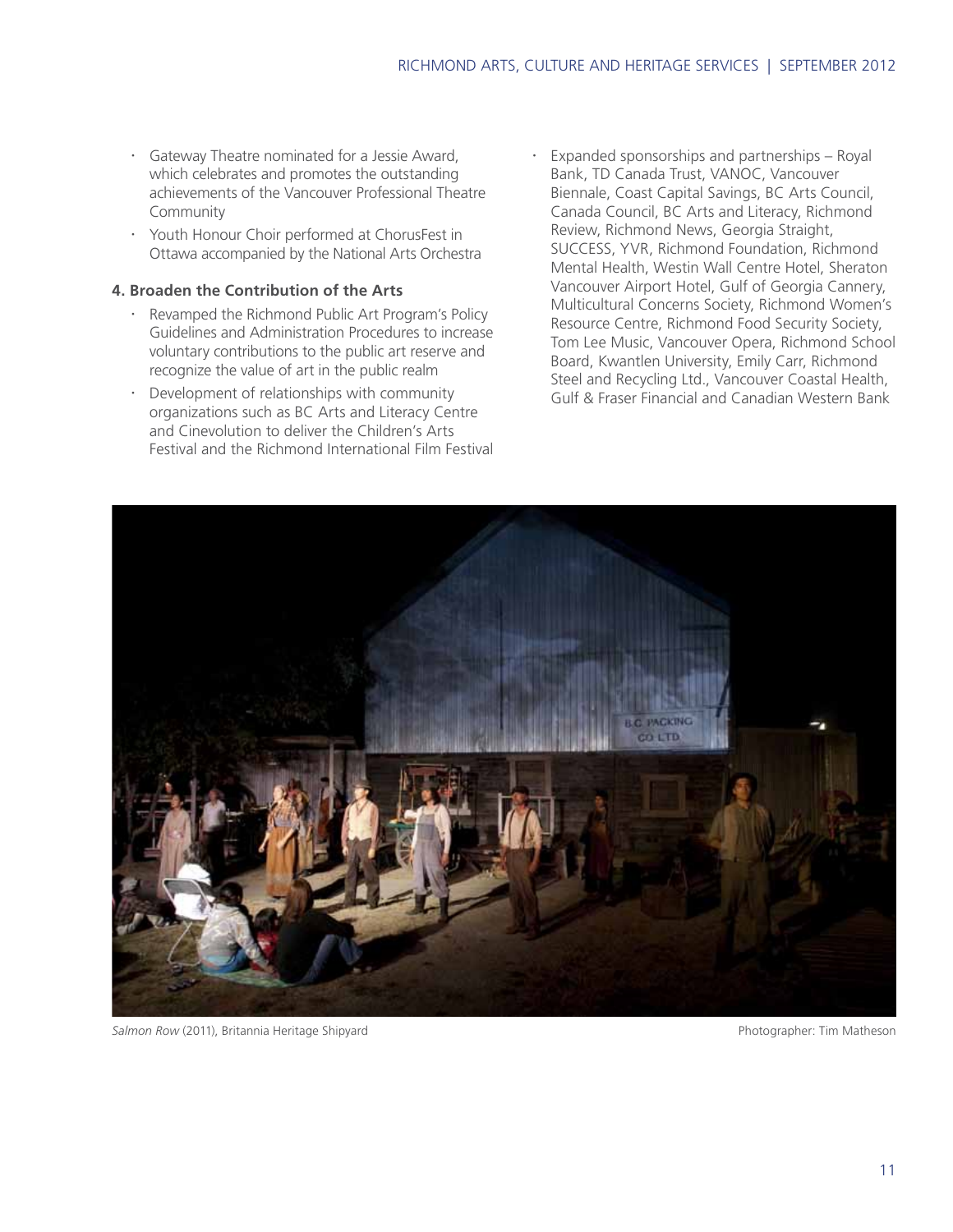### **Trends and Influences**

Many national and provincial trends and external influences will have an impact on our planning, management and programming in the arts over the next five years and into the future. Local influences are also important to note as they have the potential to impact the advancement of the arts in Richmond.

### **Trends**

- $\cdot$  Interest and participation in the visual and performing arts is growing, sparking construction of new facilities and changing the allocation of limited program dollars.
- $\cdot$  Multi-disciplinary events that equally combine dance, music and design continue to develop in contrast to productions that are heavy in one discipline.
- Interest in site-specific events continues to grow, both on the part of practitioners and audiences.
- $\cdot$  Increasing attention is being paid within the cultural field to the role of participation in the arts and the idea that there is a rich continuum of artistic practice that includes children's dance classes, amateur woodworker guilds, knitting circles, weekend painters, etc. that are as vital to the health of a community as are professional organizations.
- The arts are being used as a tool for social purpose and as a method in facilitation.
- Recent Statistics Canada figures show BC at the bottom of the list when it comes to provincial per capita arts funding. For 2009-10, province per capita spending averaged \$90 – only Ontario and BC came in under that figure, with BC last of all at \$54. BC also came in last in per capita federal arts spending, at \$53 compared to the average of \$123.
- $\cdot$  There is increasing pressure from funding bodies to form partnerships with organizations within the community. Communities also expect to see themselves and their experiences represented within the context of exhibitions and performances – in terms of local circumstances, daily life, current issues, etc.
- The 2008 economic downturn and continuing economic uncertainty have added to the demand for low-cost services. With the private sector hesitant to spend money as readily as in the past and a decline in sponsorships and donations, more non-profits are in need of support leading to an increase in competition for available dollars.
- The recent trend in declining funding from senior levels of government is expected to continue. Government granting agencies appear to be reducing their lists of

beneficiaries, tightening the screening/granting criteria and generally reducing the total funding envelope. This has, and will continue to, affect the smaller and/or startup arts groups in particular.

- There is increasing awareness not only at the academic level but also in communities that participation in various forms of arts and culture contributes to society and helps instill self-confidence, personal well-being and community identity.
- Programming is critical to the successful transmission of ideas and issues contained in the arts world. A variety of learning opportunities from formal to informal, academic to hands-on and passive to interactive must be provided in order to accommodate the variety of education levels.
- Traditional arts (eg. crafts) are being rediscovered by the 17-30 year age group.
- According to a recent report from the Cultural Board of Canada, a dynamic cultural sector is a magnet for talent and a catalyst for economic prosperity. This is true for cities across the country, and Richmond is no exception.
- Businesses are becoming increasingly involved in their home communities through charities, sponsorships, volunteerism, resources, environment preservation and other initiatives.
- There are fewer businesses that support live performance art (eg. live music venues).
- Busy families and individuals lead to a lack of discretionary time and increased competition of choices. Many consumers are shifting from a tradition of long-term loyalties to selective consumption. Within the arts world, this trend has implications for both audience development and volunteer commitment.
- The rising use of the Internet and new digital technologies are influencing how people spend their time and provide new options for service choice.
- Technology continues to make our world a smaller place by increasing access and interaction at the global and regional levels and changing the definition of community (eg. online community) and how artists interact. Opportunities are provided for collaboration/production alliances, therefore changing the notions of how art is created and presented. Artists are increasingly producing and marketing their own works and audiences are becoming more intimately involved in producing the art they are experiencing (e.g. flash mobs).
- Social media expands communication networks and innovation but it is also putting some artists out of business (eg. live music artists).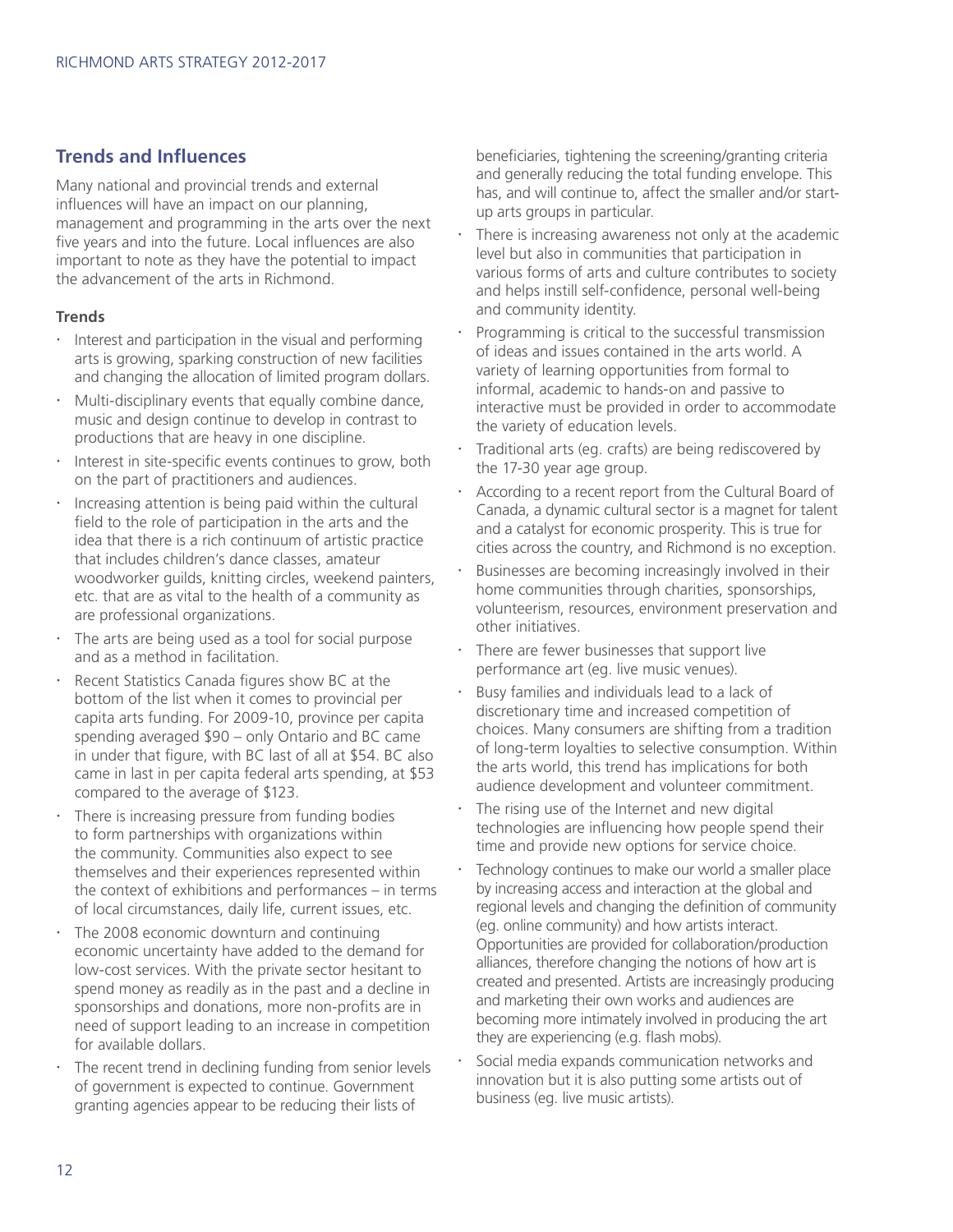

Mr. Tony, Painting Class (2010), Richmond Arts Centre

x Interest in and awareness of cultural diversity adds breadth to the creative spectrum, effecting choices of subject matter, genres, styles and forms. Similarly, increased environmental awareness is effecting choices of materials, production methods and subject matter.

### **Local Influences**

- **Construction in Richmond is expected to continue with** increased development particularly along the Canada Line. There will be more opportunities to acquire spaces for cultural use.
- $\cdot$  The legacy of being a Venue City for the 2010 Olympic Winter Games and the City's commitment to the arts contributes to the livability of Richmond
- $\cdot$  The projected population growth in Richmond City Centre and the new City Centre Area Plan, which identifies an Arts and Entertainment District, provide new opportunities.
- $\cdot$  There is increasing growing need for timely, quality and accessible City products and services. These choices must also meet the diverse and growing needs of the City's customers.
- Richmond is an increasingly diverse community with residents having various levels of abilities and income. More than half (57%) of Richmond residents are foreign born and 64% are a visible minority.
- $\cdot$  The Canada Line contributes to increased mobility. Providing opportunity to draw Vancouver residents to Richmond and vice versa.
- Richmond's older population is increasing in numbers. By 2021, 19.6% of the population is projected to be over the age of 65. This provides an enhanced opportunity for community engagement and development as older adults are lending their expertise as volunteers.
- Major arts, cultural and sporting events that are family-friendly and have relevance to their location are becoming increasingly important to both the local community and visitors to the City.
- Increased attention is being paid across the City to the role and values of community development and capacity building. In particular, there is recognition that community members themselves are best able to identify and address their own needs. This is a central pillar to social sustainability.
- Although Richmond is a relatively wealthy population, according to Statistics Canada, approximately one third of children in the community live in low-income families, higher than the provincial average.
- Community partnerships and networking continue to be an important element in serving youth in Richmond.

 *"Have you ever been inspired by a little kid before? I got that today."*

Youth Volunteer, Richmond Media Lab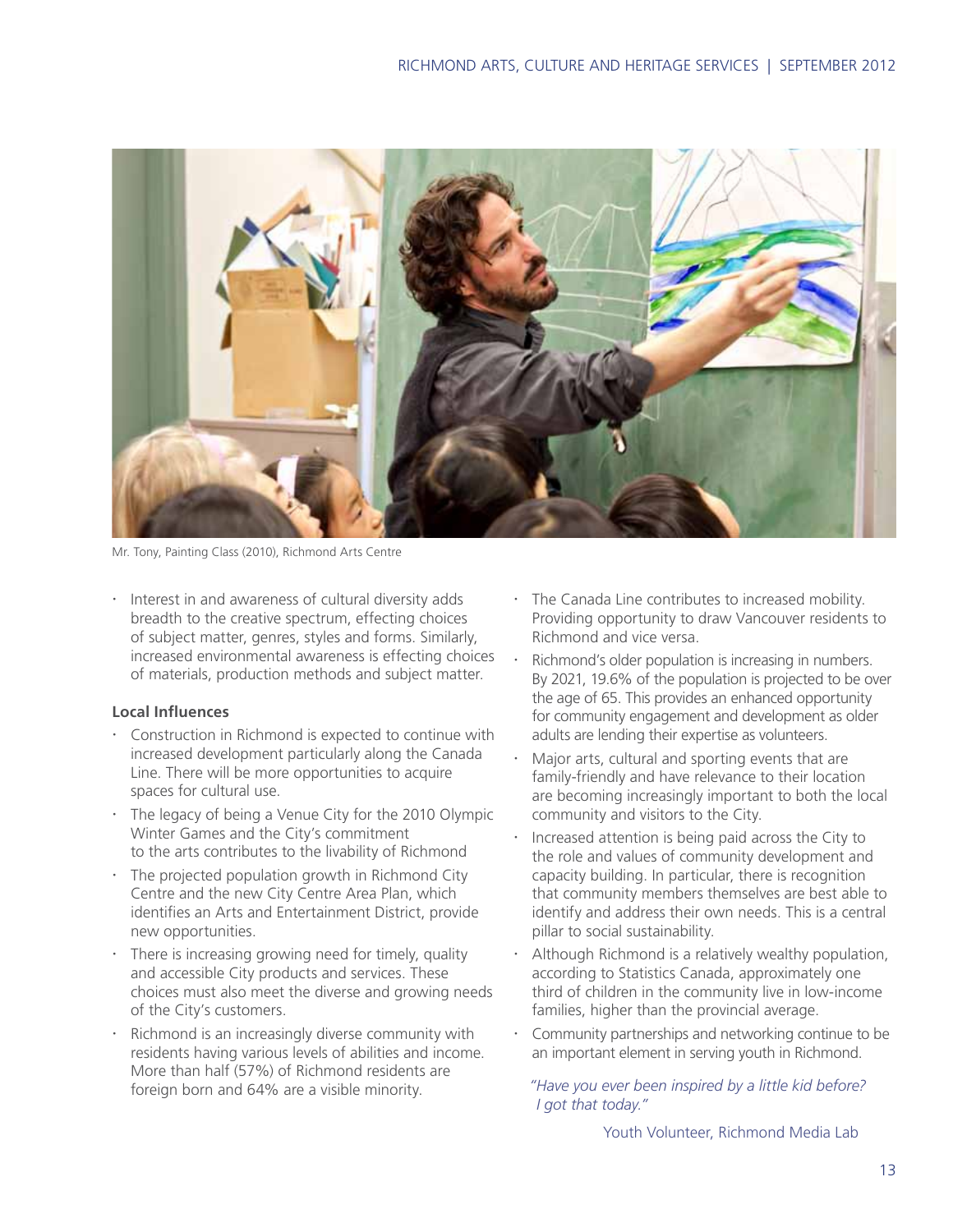### **Opportunities and Challenges**

The 2004 Arts Strategy has created a solid foundation from which the arts can grow and be positioned as an integral part of the City's ethos. Now is the time that the Arts Strategy take advantage of the opportunities that exist to make the arts a priority in Richmond's development as a great small city while also recognizing there are challenges to overcome.

### **Opportunities Abound**

A review of opportunities and challenges reveals that Richmond has an opportunity to make the arts one of the primary engines in city building and to drive Richmond's growth into one of the best places to live, work and play. The arts community has a solid base of artists and an emerging reputation. The City has a rich culture and physical backdrop against which to create a uniquely Richmond arts experience. Healthy population growth bodes well for audience growth, development of much-needed physical infrastructure, formation of arts precincts and the opportunity to galvanize support for expanding the role of the arts as an important contributor to the quality of life.

The following review paints a picture of what is currently impacting the arts particularily in Richmond in addition to the trends that are affecting the arts.

### **Opportunities**

- $\cdot$  A number of festivals and public art programs are gaining increased traction and reputation (e.g. Vancouver Biennale), and participation is increasing across a wide spectrum. The outstanding success of the Richmond O Zone during the Winter Olympics provided an added boost to Richmond's reputation as an emerging arts destination.
- The online world continues to have a strong influence on the creative process, offering collaboration possibilities with other artists and other disciplines. New and/or dramatically altered art forms are emerging under the heading of New Media.
- Richmond has a growing pool of artistic talent that is young, diverse and welcoming to other artists. There also seems to be many Chinese artists with little exposure or connection to other artists in the community.
- Richmond's projected strong and steady population growth over the foreseeable future adds to the potential base of arts audiences, supporters and volunteers. Increasing private development also provides opportunities to expand art in the public realm.
- Private development in the City core provides interesting opportunities to incorporate new arts facilities/venues. The City Centre Area Plan has identified the development of an "arts and entertainment district", which would provide many benefits for the arts.
- The Official Community Plan has identified a number of arts-specific initiatives that integrate into the broader growth and development plans for Richmond as a whole and the City Centre in particular.
- The City is reasonably well equipped with parks and recreation facilities, possibly freeing up funds (both operating and capital) to pursue the conversion of indoor spaces into creation, exhibition, rehearsal and performance space and the development of outdoor spaces such as an outdoor theatre.
- Richmond has a number of physical features such as the waterfront and agricultural lands that can be celebrated and provide exciting opportunities to imbue the arts scene with a distinct "Richmond flavour".
- Richmond has a number of tourist attractions (eg. Steveston Village and the Richmond Olympic Oval) as well as diverse international cuisine. Opportunities exist to tap into rich cultural traditions and celebrate them across the full arts spectrum.
- The role the arts play in the livability of a city continues to gain recognition, engendering further participation and also support for civic funding.
- There is a resurgent desire for people to connect locally. This may suggest a need/opportunity to cater to smaller more intimate audiences and/or tap into existing community structures.

 *"I met one family who came 3 days in a row. 1st day father, mother and 2 children. 2nd day father, mother, 2 children, grandpa and grandma. 3rd day, the same family, grandpa, grandma, neighbours and friends. You can tell everyone is happy. Thank you for allowing me to share my artworks."*

Ricky Cho, artist, Maritime Festival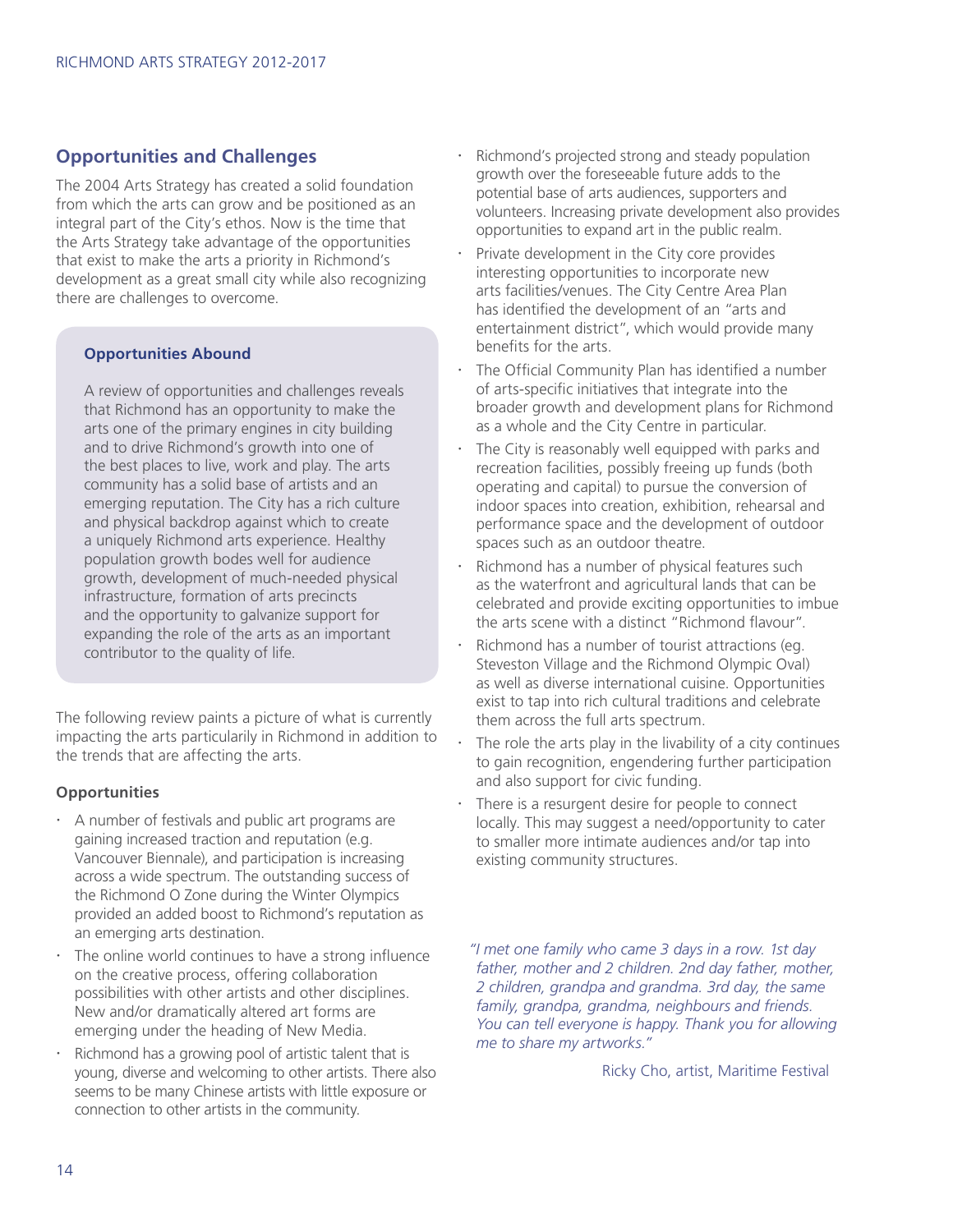

Jérôme Havre, Artist Talk, *Fibred Optics* exhibition (2011), Richmond Art Gallery

### **Challenges**

- Artists have commented that they feel somewhat disconnected from one another and the City, and the lack of cohesion makes it difficult for them to mobilize as a group.
- x More education about the benefits the arts bring to a community is needed for the arts to gain support similar to that of sport.
- $\cdot$  Richmond's cultural diversity presents a doubleedged sword: it offers a rich spectrum of cultural backgrounds, tastes and art forms on the one hand, while it also requires attention to minimize cultural barriers (communication, customs, etc.) to garner the broadest audiences possible.
- **Competition for funding support is intensifying.** Donors are being presented with an ever-increasing and diverse group of opportunities, not only in the arts but also in the areas of environment and social action. These same donors are becoming more interested and sophisticated in identifying the "payback" they expect from their support dollars.
- $\cdot$  The community is constantly changing. Creating a disconnection between new immigrant artists and participants.
- x Marketing techniques from the 80's and 90's continue to be used in the 21<sup>st</sup> century.
- $\cdot$  Richmond continues to lose audiences to Vancouver for more professional and diverse offerings.
- $\cdot$  There is a need for more opportunities for professional artists in terms of professional development, creation, exhibition, rehearsal and performance spaces.
- Growth and development of the arts sector is constrained by limitations in facilities and infrastructure. Richmond has limited affordable space for creation, rehearsal, instruction and performance. Gateway Theatre consistently fields more rental requests from local arts groups than it has space available. The Richmond Art Gallery lacks adequate space for incoming exhibitions and appropriate space to house the City's Permanent Collection. The Richmond Arts Centre's programming is constrained by limited studio space, making it difficult to meet anticipated future growth and development.
- More professional quality arts experiences are needed for Toursim Richmond to expand their marketing to include food, sport and the arts.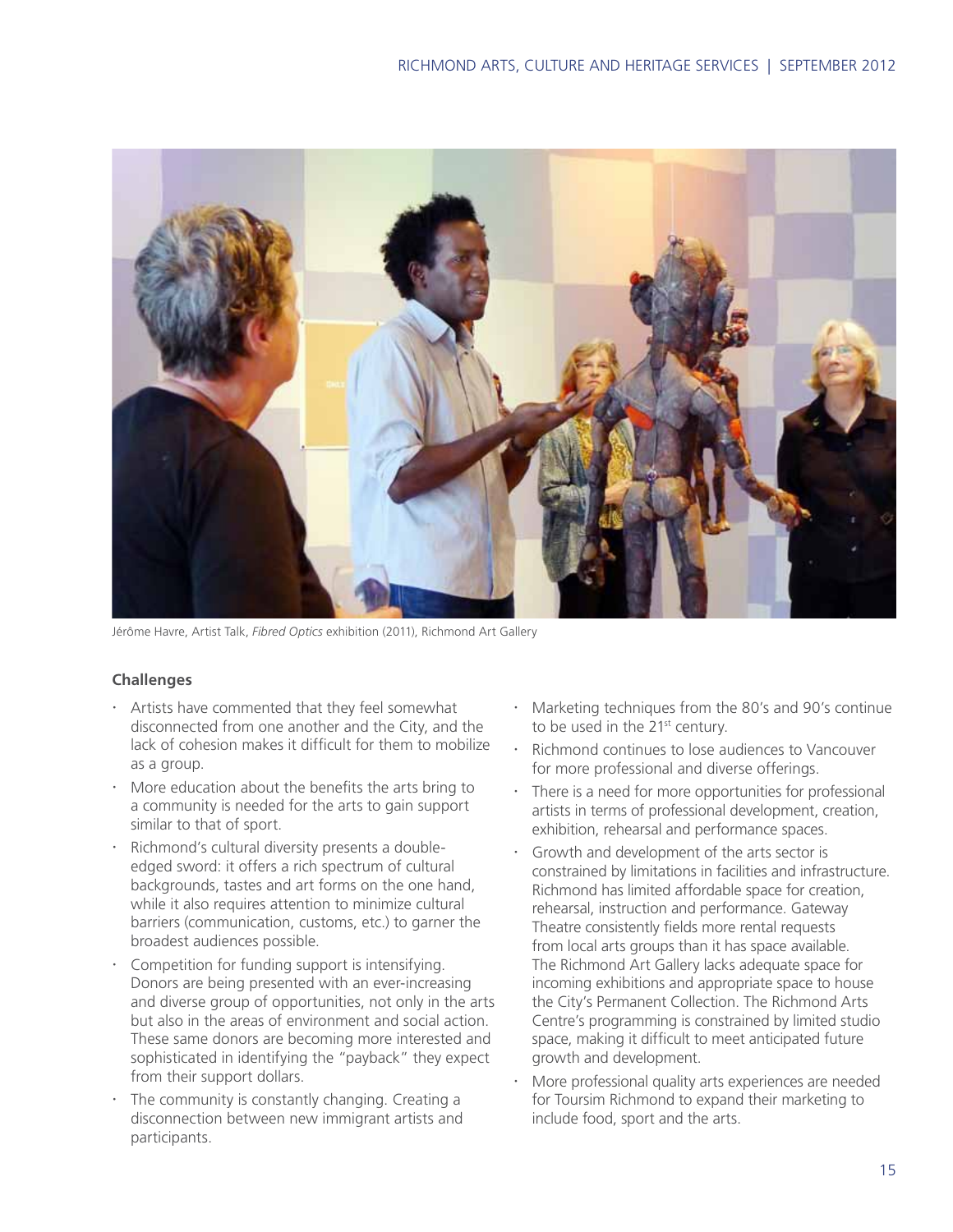### 6. Vision

Under the umbrella of the City of Richmond's vision statement "to be the most appealing, livable and wellmanaged community in Canada", the vision for the arts is:

"Richmond is an arts destination with a thriving arts community and a rich offering of festivals and events".

### **Achieving this vision requires:**

- great facilities and physical infrastructure,
- strong civic commitment,
- collaboration.
- education,
- integration, and
- an economically sustainable framework for the arts.

The arts are an integral aspect of the city's identity, quality of life and community wellness. With the update of the City's Arts Strategy, Richmond has the opportunity to position the arts as a pivotal element in the community's future development.

### **Role of the City**

The City's role is to provide leadership in creating and nurturing a thriving arts community in Richmond, which is intrinsic to the livability of the city. The Arts Strategy calls upon the City to play a number of roles to develop and foster a community-wide approach to developing the arts:

- x Facilitator The City encourages linkages and coordination in the community by developing policy, services and resources to advance the arts.
- $\cdot$  Program Provider The City delivers accessible arts programs and events for people of all ages.
- Partner The City partners with the arts community, community organizations, other levels of government, agencies, institutions and business in the funding and delivery of arts services.
- Supporter The City helps build capacity for the arts by investing in the arts.
- Communicator The City promotes the arts and builds awareness of the value and the importance of the arts.
- x Advocate The City acts as a champion by publicly supporting the arts through policy development, financial investment, program delivery, resource development and communications.



Gateway Theatre's production of *The Forbidden Phoenix,* Book & Lyrics by Marty Chan Photographer: David Cooper Photography Lyrics, Music & Orchestrations by Robert Walsh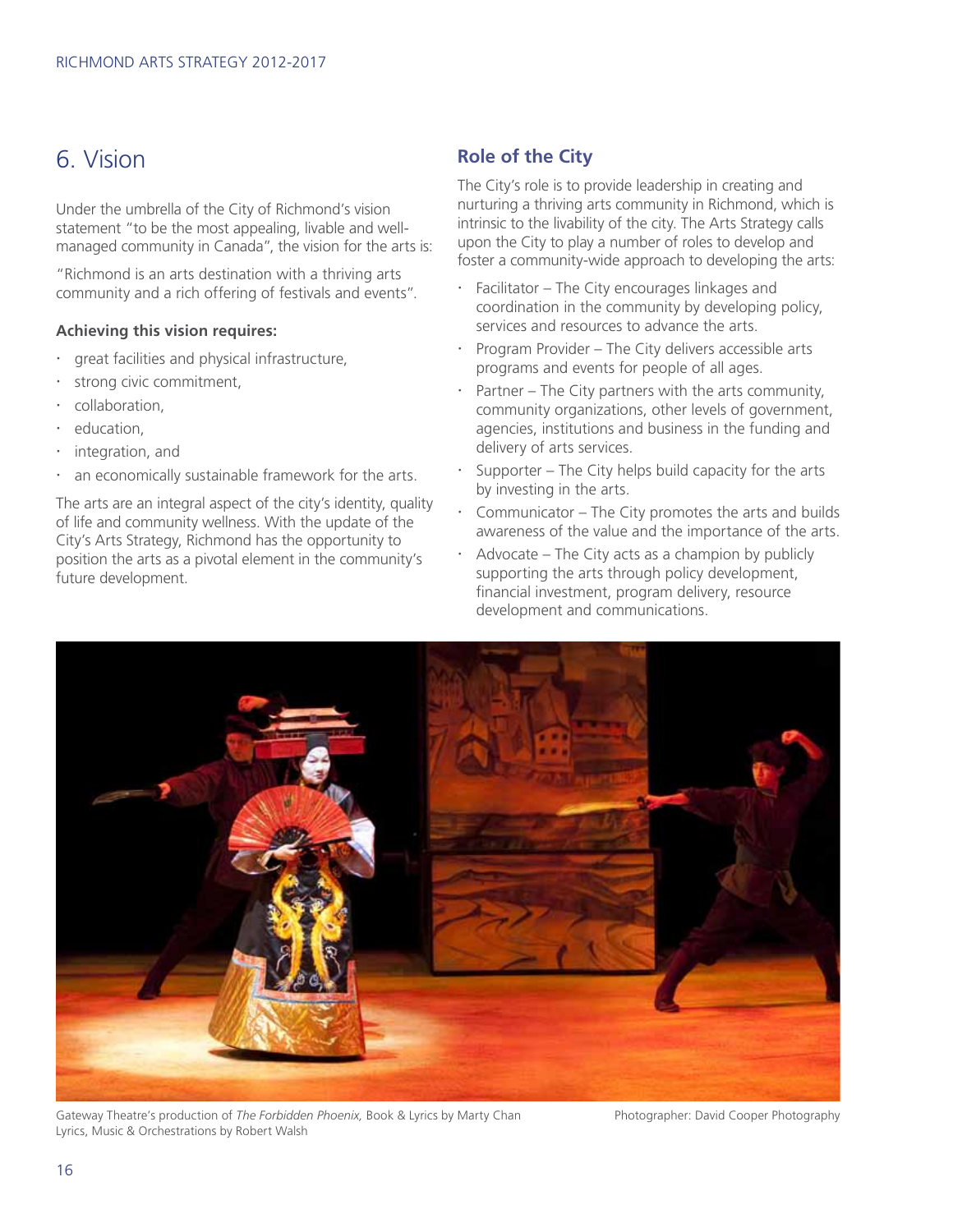

Watersky Garden (2009), Janet Echelman, Richmond Oval **Photographer: Andrea Sirois** Photographer: Andrea Sirois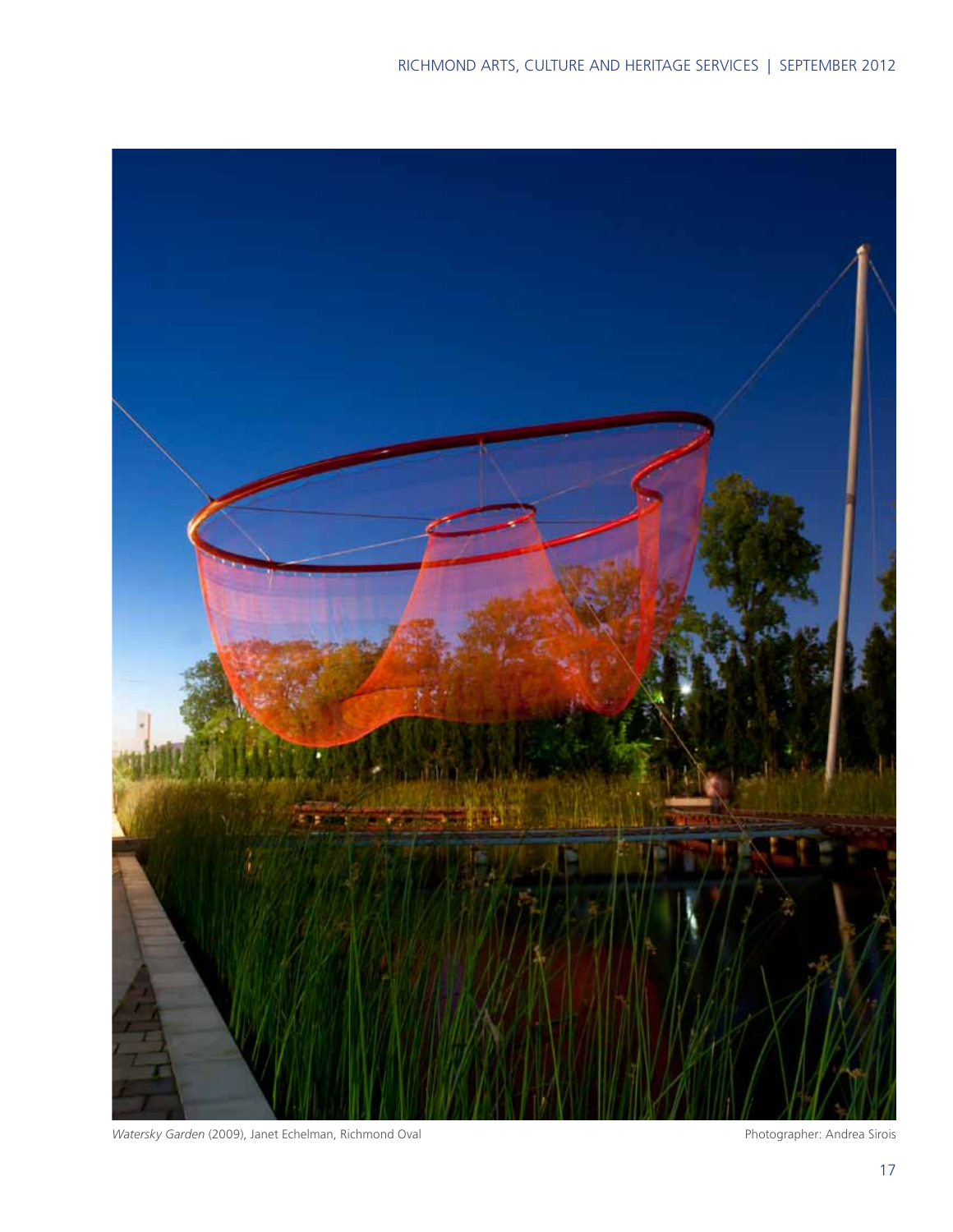# 7. Strategic Directions and Recommended Actions

The Arts Strategy is supported by five strategic directions that will guide the City and its stakeholders' involvement in supporting Richmond's growing arts sector and ensuring a thriving and visible arts scene in Richmond.

- x Strengthen and support the arts community.
- Increase the number of art spaces and more effectively use existing ones.
- Broaden the diversity of arts experiences and opportunities.
- Expand public awareness and understanding of the arts.
- $\cdot$  Broaden the economic potential and contribution of the arts.
- $\cdot$  Focusing on these five strategic directions will help position the City to achieve its vision "to be the most appealing, livable and well-managed comminity in Canada".

### **1. Strengthen and Support the Arts Community**

#### **Rationale**

An engaged and well functioning arts community provides benefits to a city by creating a vibrant, healthy and cultural community for its citizens. Many of the artists and arts organizations that contribute to the creative life of the city need support and assistance to help them succeed. The City can enhance the ability of the arts community to provide cultural opportunities by providing leadership, resources, training and marketing support. This support helps to strengthen the infrastructure of arts organizations so they can effectively develop their own capacities.

### **Recommended Actions**

- 1. Support arts advocacy and capacity building:
	- $\cdot$  Host education and business training for artists and arts organizations.
	- Offer assistance with strategic planning.
	- Increase awareness of existing funding opportunities (e.g. sponsorship and donation opportunities, Municipal, Provincial and Federal grants, "non-arts" grants to support the arts).
	- Provide assistance with grant applications.
	- x Ensure a cultural components integrated into sports events over a certain size (e.g. medals, banners, opening ceremonies).
- 2. Increase communication
	- Increase dialogue between City Council, the arts community and City staff, in addition to the designated Council liaisons to the Richmond Public Art Advisory Committee, Gateway Theatre and Richmond Art Gallery.
	- Educate the arts community about how to access City expertise, staff and resources (e.g. who to contact).
- 3. Integrate with City departments:
	- $\cdot$  Establish formal and informal processes/mechanisms to ensure the arts are integrated with City planning and business (Planning and Development, Engineering, etc).
- 4. Facilitate relationship building:
	- Assist in improving communication and understanding among arts organizations. Developing methods for inter-organization cooperation and partnerships, and the use of shared resources.
	- Encourage the Richmond Arts Coalition to be a "voice" for arts organizations in the community.
- 5. Support for children and youth:
	- Work with local schools and post-secondary institutions in the Lower Mainland to attract and retain graduates and emerging young artists by providing training, employment, connection to profesional artists and volunteer opportunities in arts administration, programming and events.
	- Foster opportunities for Richmond students and emerging artists to learn about and appreciate art, and to create and display their work.
	- Develop a model to support children and youth on a continuum of participation to achievement in the art's similar to sport's "playground to podium".
	- $\cdot$  Celebrate the accomplishments of young artists.
- 6. Annual Arts Community Forum:
	- x Organize an annual Arts Community Forum to review and provide feedback on the Arts Strategy and to promote knowledge sharing, discuss existing barriers in the arts in Richmond and identify opportunities for groups to connect and collaborate their efforts, with or without the aid of the City.

 *"Public funding of the arts is easily criticized, even when financial controls are in place and objectives are clear. I think this increased arts funding by the City will result in a stronger, more stable arts community."*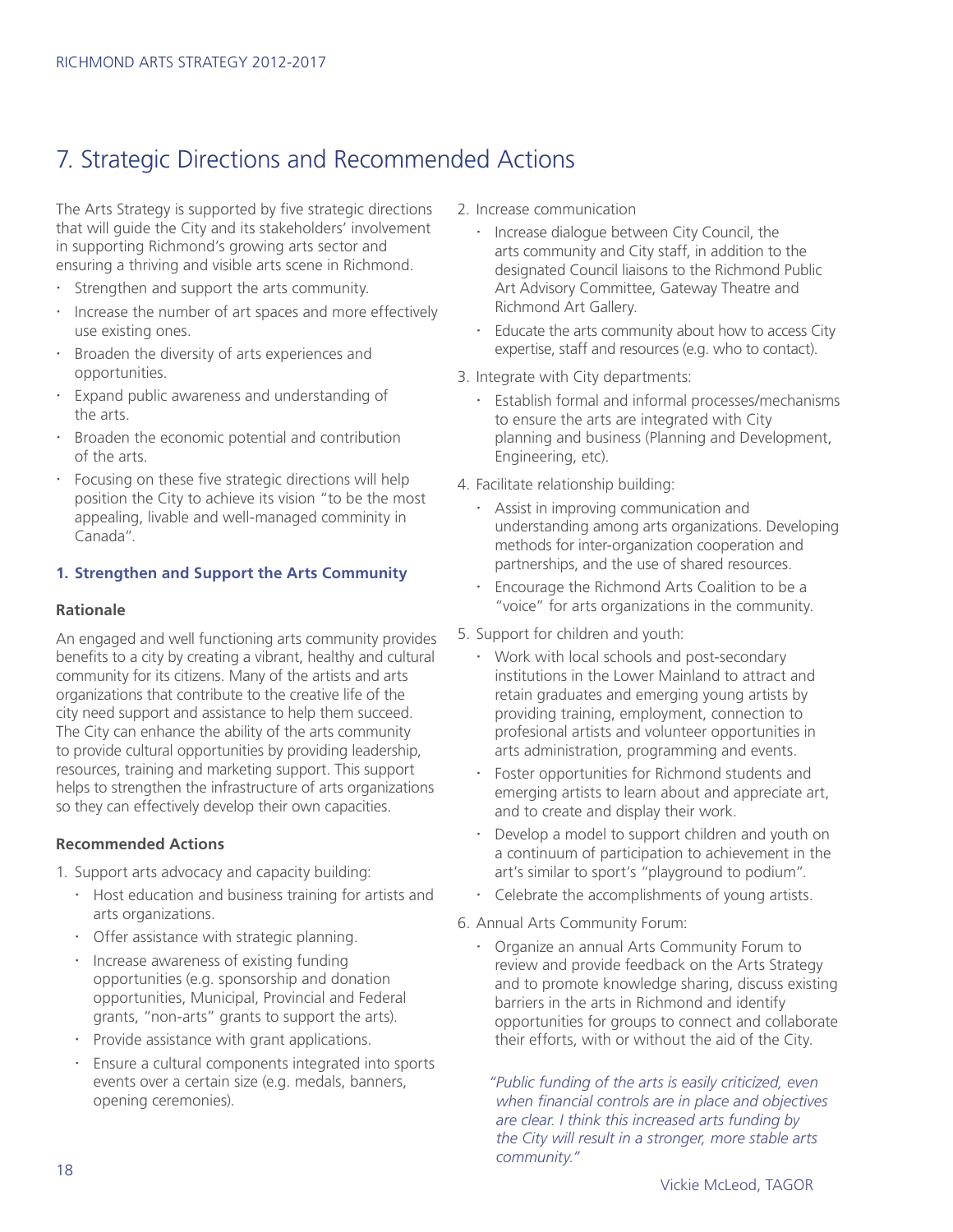

School Art Program, Richmond Art Gallery, *Navigating the Uncertainty Principle* (2009), Ingrid Koening

### **2. Increase the Number of Art Spaces and More Effectively Use Existing Ones**

#### **Rationale**

Richmond would benefit from affordable, adequate and dedicated rehearsal, performance, production and presentation space, to promote the development of the arts and enable long-term planning. The 2007 Parks, Recreation and Cultural Services Facilities Strategic Plan ranks a new visual and performing arts centre number ten in the priority list of future facilities. Affordable live/ work space is also required in the city. Expanding the number of arts facilities, particularly the addition of a dedicated multi-use arts facility to the City's amenities, would allow Richmond to augment and extend the types of services currently provided at the Cultural Centre and Gateway Theatre. Experience elsewhere has shown that by operating in close proximity, artists which support, collaborate and sustain each other further supports the growth and development of Richmond's arts community.

 *"Today's presentation gave us ideas that were interesting, relevant, and suitable for our classroom. Many teachers lack art skills (and confidence) but this energizes us to share what we've learned."*

> Richmond Teacher, Pro-D Day Workshop, Richmond Art Gallery

### **Recommended Actions**

- 1. Complete a Cultural Facilities Plan to determine the best types and balance of facilities and programming to support and meet the needs of the community.
- 2. Conduct an analysis of the current use of City facilities, spaces and parks for artistic activities. Develop and maintain an inventory of suitable, functional and affordable spaces available in the city to expand the arts and attract professional arts organizations and programming (e.g. schools, churches, recreation facilities, private development).
- 3. Foster a supportive environment for artists by facilitating access to and provision of affordable creation space, live/work space, presentation space, engagement in festivals, and distinct arts districts and cultural hubs as identified in the City Centre Area Plan.
- 4. Continue to identify creative use of existing space at other city facilities and pursue facility improvements to respond to and accommodate the community's changing and growing demands for cultural programming and services at the City's multidisciplinary cultural hub.
- 5. Ensure that City-operated arts spaces have technological resources and flexibility to accommodate emerging forms of presentation and exhibition.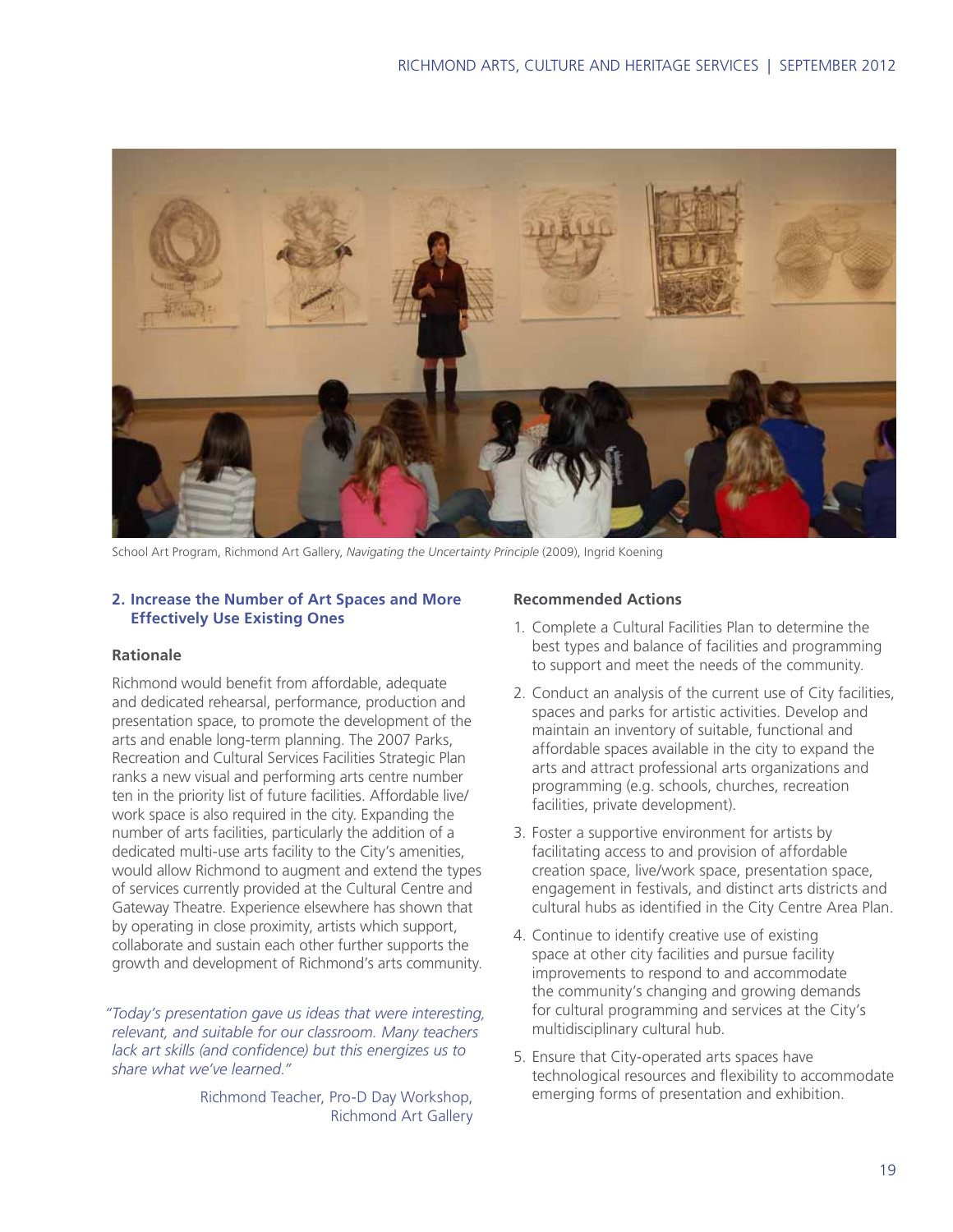

Brandon Folks, Richmond Maritime Festival (2011)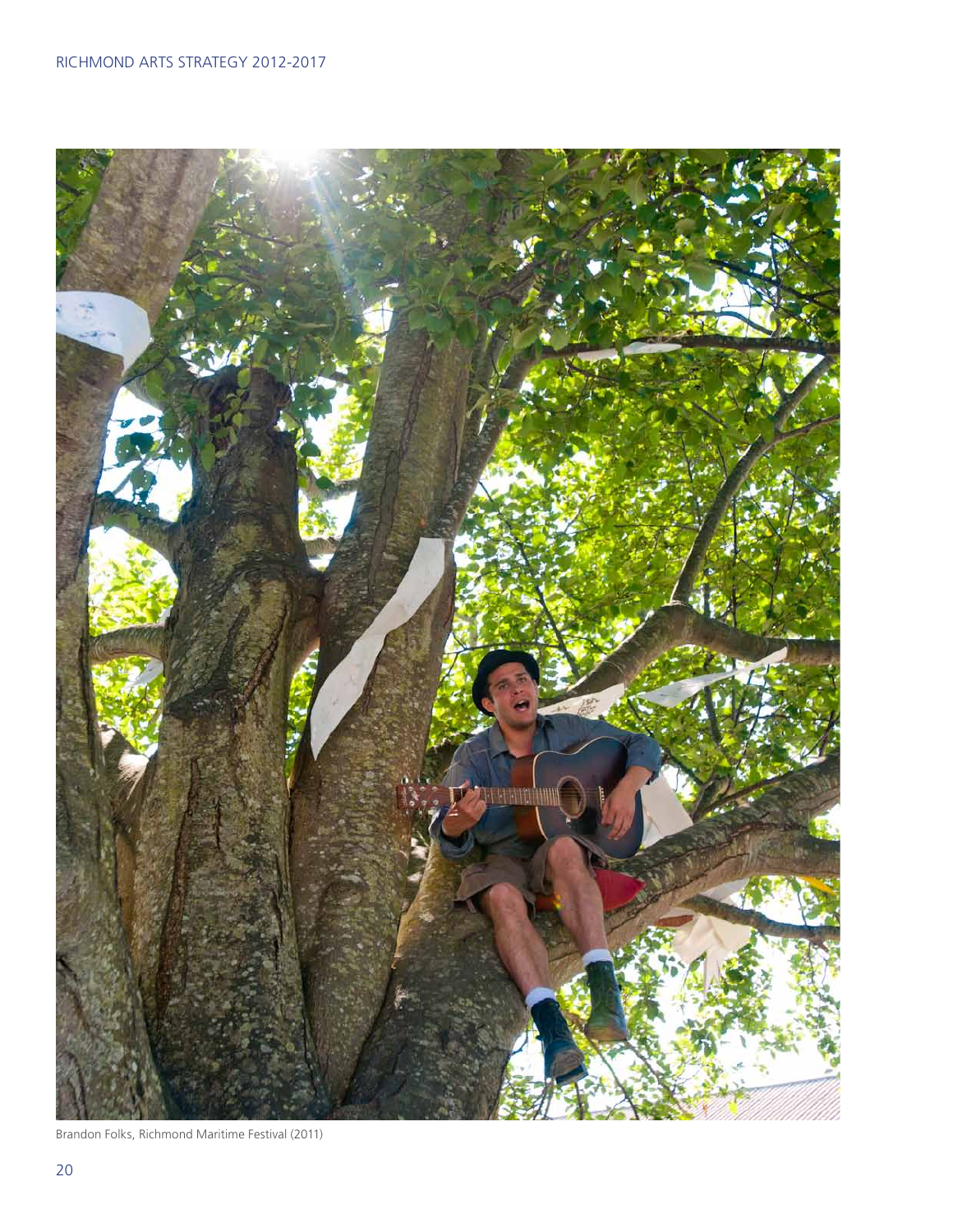### **3. Broaden the Diversity of Arts Experiences and Opportunities**

### **Rationale**

The arts help us to understand ourselves, express ourselves more clearly and honour the expression of others. As Richmond grows as a city and the community changes, the presence of a full spectrum of arts experiences and opportunities will enhance the vitality and creativity of the city. By supporting programming that reflects Richmond's diverse arts, culture, heritage and physical environment, and building on the success of existing activities, the City can support artists and expand the arts while enhancing the community. The City must work with arts organizations, businesses and stakeholders to continue to raise the quality of arts experiences available to the public.

### **Recommended Actions**

- 1. Build civic connections:
	- $\cdot$  Strengthen and foster the connection with civic recreation facilities, the local school system (public, private and post-secondary), the Richmond Public Library and community organizations to increase arts education, support emerging artists and to expose the community, particularly youth, to the arts.
	- Develop a plan to enhance the quality of arts programming and instruction in City facilities and ensure a broad range of programs and services from entry level to professional.
- 2. New events:
	- $\cdot$  Create and sustain a number of events that integrate the arts with Richmond's unique social, environmental, historical and economic advantages (e.g. add or enhance at least one event within three years and a second within five years).
	- x Explore existing locations such as Steveston Village, Minoru Park and Richmond Olympic Oval as anchors for new events.
	- Work with organizers/sponsors to implement new opportunities.
- 3. Facilitate the presence of more professional art organizations. Support opportunities for emerging young artists to connect with these organizations (eg. create a model similar to sport's playground to podium).
- 4. Build bridges between the arts and the broader community:
	- Facilitate programs that encourage interaction between arts professionals and the community (e.g. build an "Artists in Residence" program).
	- Promote increased access and use of public spaces for art.
	- Encourage and support the creation of new events in public spaces.
	- Streamline processes/administrative requirements (e.g. insurance, buskers, street art) for festivals and and temporary peformances.

### **4.Expand Public Awareness and Understanding of the Arts**

### **Rationale**

Increasing greater awareness of the arts in Richmond will help cultivate wider audiences and recognize our island city as an artistic community where the arts are understood and appreciated for their contribution to a healthy creative community. Residents are more likely to participate in and support arts events and activities that are well promoted. Fostering more communication in the arts community helps artists and arts organizations feel more connected to one another, acknowledges the contributions they make to the cultural life of the city and raises their individual and collective profile.

 *"This is a wonderful view of the personal impact on population control and the challenges facing an immigrant. My father fled the Nazis in 1939 and emigrated from Vienna, Austria. I too am an only child. One gets much attention for the better and for the worse, and one is an orphan at some point. Cultural mixing is both wonderful and very lovely. Thank you for this thoughtful view of personal struggles related to population and loneliness; and the inescapable connection with one's past. Wonderful work!"*

> Cooperston, NY, USA, *My Big Family*, Hua Jin, Richmond Art Gallery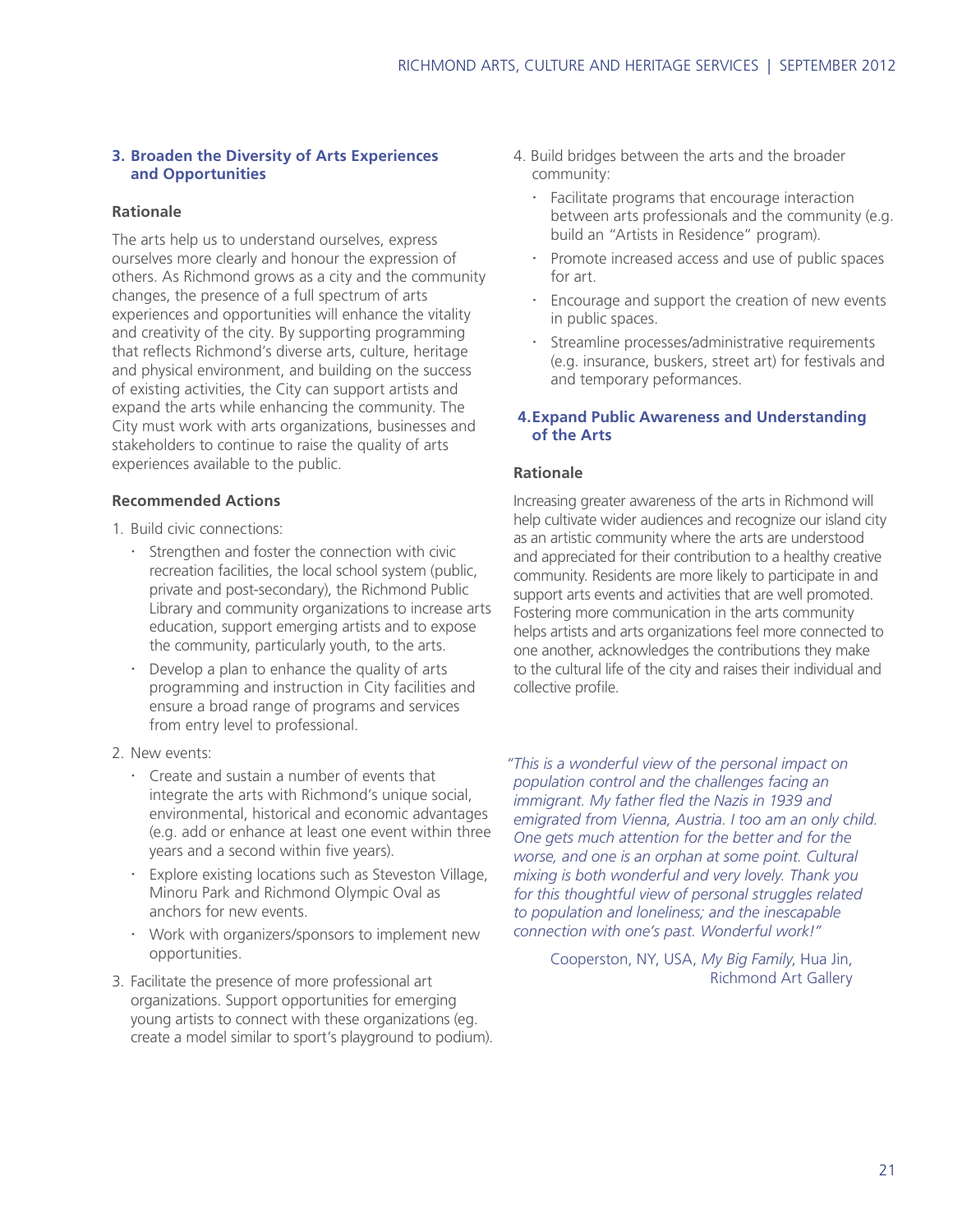### **Recommended Actions**

- 1. Increase communication:
	- $\cdot$  Develop strategies to strengthen communication between the City and arts organizations as well as the broader arts community.
	- $\cdot$  Collaborate with key stakeholders in the arts sector, business sector, education sector and community to increase awareness around arts programs, services and activities in and outside of Richmond.
- 2. Develop an Arts Marketing Plan:
	- x Expand arts literacy, brand the arts, build awareness and appreciation, promote the benefits and create a sense of identity that differentiates Richmond from other communities.
	- Consistently coordinate messaging for programs, events and activities, using both social media and traditional tools.
	- $\cdot$  Create a central place where information about the arts in Richmond can be captured and promoted (e.g. Vancouver Max Guide, arts access map).
- 3. Increase the regional and national profile of Richmond's arts scene by participating in projects such as Culture Days and the Vancouver Sculpture Biennale.
- 4. Media support:
	- x Foster and encourage added coverage of the arts in the local media.
	- $\cdot$  Create a working group of both the local media and arts organizations to develop promotional and marketing initiatives for local artists and groups.
- 5. Show City support:
	- $\cdot$  Ensure that City policies and administration position Richmond as an arts-friendly community.
	- Enhance the profile of the arts in City and other arts-related publications (e.g. "Arts Overview" in City Annual Reports).
	- $\cdot$  Continue to showcase achievements in the arts in an annual Arts Update to Council and distribute to the arts community.

 *"I appreciate the partnership and have witnessed children being empowered through the arts. The children attending this program have left with excitement in their eyes and new ideas they cannot wait to create."*

Richmond Arts Truck, Marlae, Richmond Family Place



*Water #10*, Jun Ren (2010) Photographer: Dan Fairchild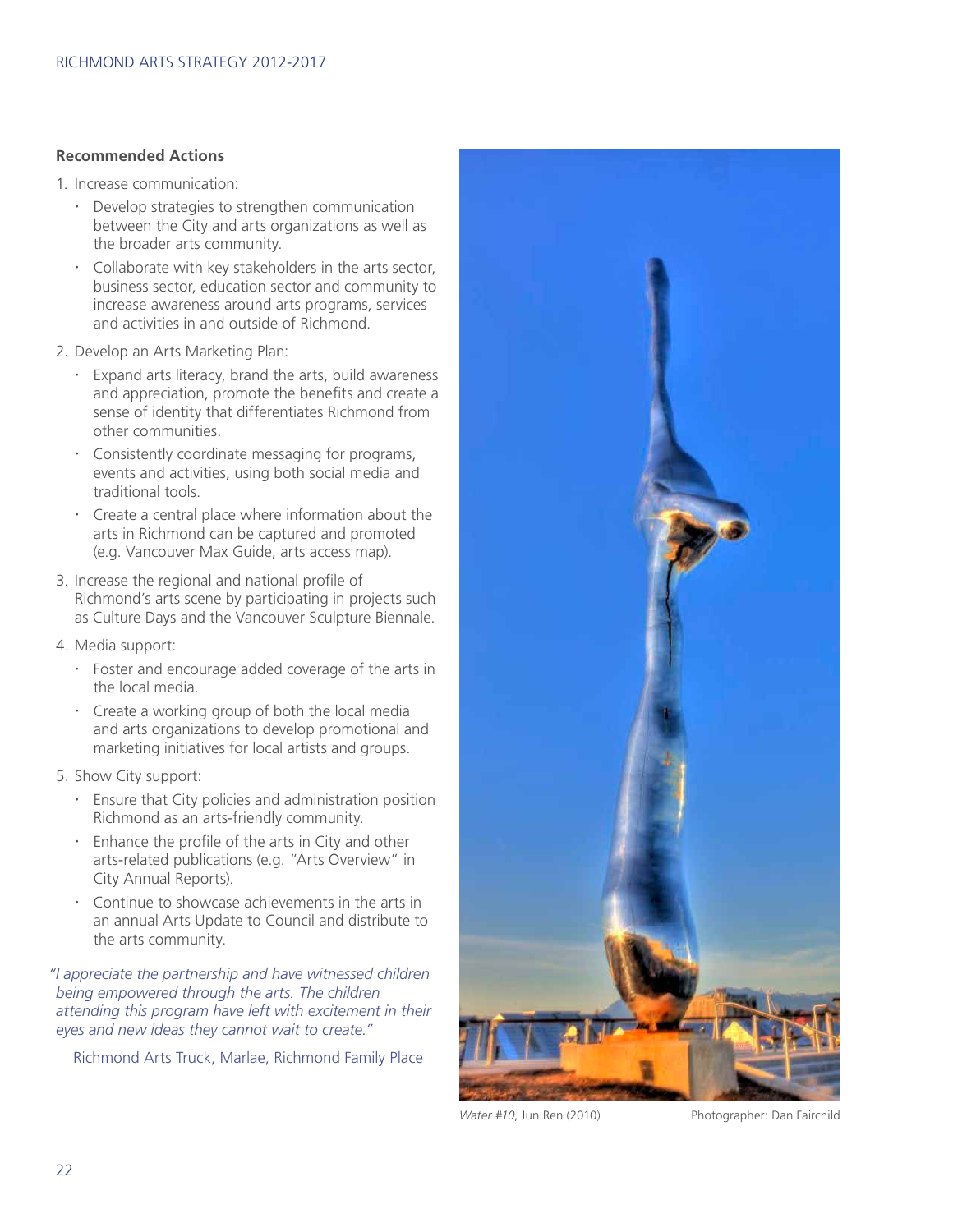

*My Big Family*, Hua Jin (2011), Richmond Art Gallery

### **5. Broaden the Economic Potential and Contribution of the Arts**

#### **Rationale**

Investing in the arts is an investment in the prosperity of the city. A vibrant arts community provides employment, attracts businesses and workers, promotes tourism and enhances the livability of the community and the quality of life for its residents. Cultural industries such as film, television, video, music recording, design publishing, multimedia and broadcasting provide well-paying jobs. By attracting and supporting the creative professions and actively seeking partnerships between businesses and the arts, Richmond has the opportunity to generate creativity and innovation in its citizens and advance economic growth.

#### **Recommended Actions**

- 1. Foster relationships between arts and business:
	- $\cdot$  Strengthen the collaborative role of the arts and the business community in the economic growth of the city.
	- Raise awareness of the ways the arts contribute to the economics of the community (e.g. creating jobs, attracting corporations and tourists, and increasing the livability of the city).
	- Provide opportunities for the business community to invest in and support the arts (e.g. provide public amenities, an endowment fund, sponsorship and/or financial support, etc).
	- x Nurture strong arts-focused linkages

with key business organizations in Richmond, such as the Richmond Chamber of Commerce, Tourism Richmond and cultural organizations.

- Identify the marketability of our local arts and culture and develop strategies to connect with and capitalize on the city's assets.
- Explore opportunities to collaborate with the arts community to market our products and services outside of Richmond.
- 2. Ensure the arts are considered in the City's Economic Development Strategy and that they play a strong role in the economic sustainability of the city.
- 3. Work with other levels of government to increase awareness of existing funding opportunities, to leverage civic investment and to attract the investment of additional resources, financial and non-financial, in support of the arts sector.
- 4. Monitor the City's Arts and Culture Grant program to ensure it supports and responds to the needs of individual artists and arts organizations. Encourage some organizations to leverage their support from the City's grant program to draw additional provincial and federal funds.
- 5. Develop strategies to support and attract cultural industries in the city by promoting the benefits of a creative city.
- 6. Create an arts endowment fund to help support future arts planning, activities and special projects.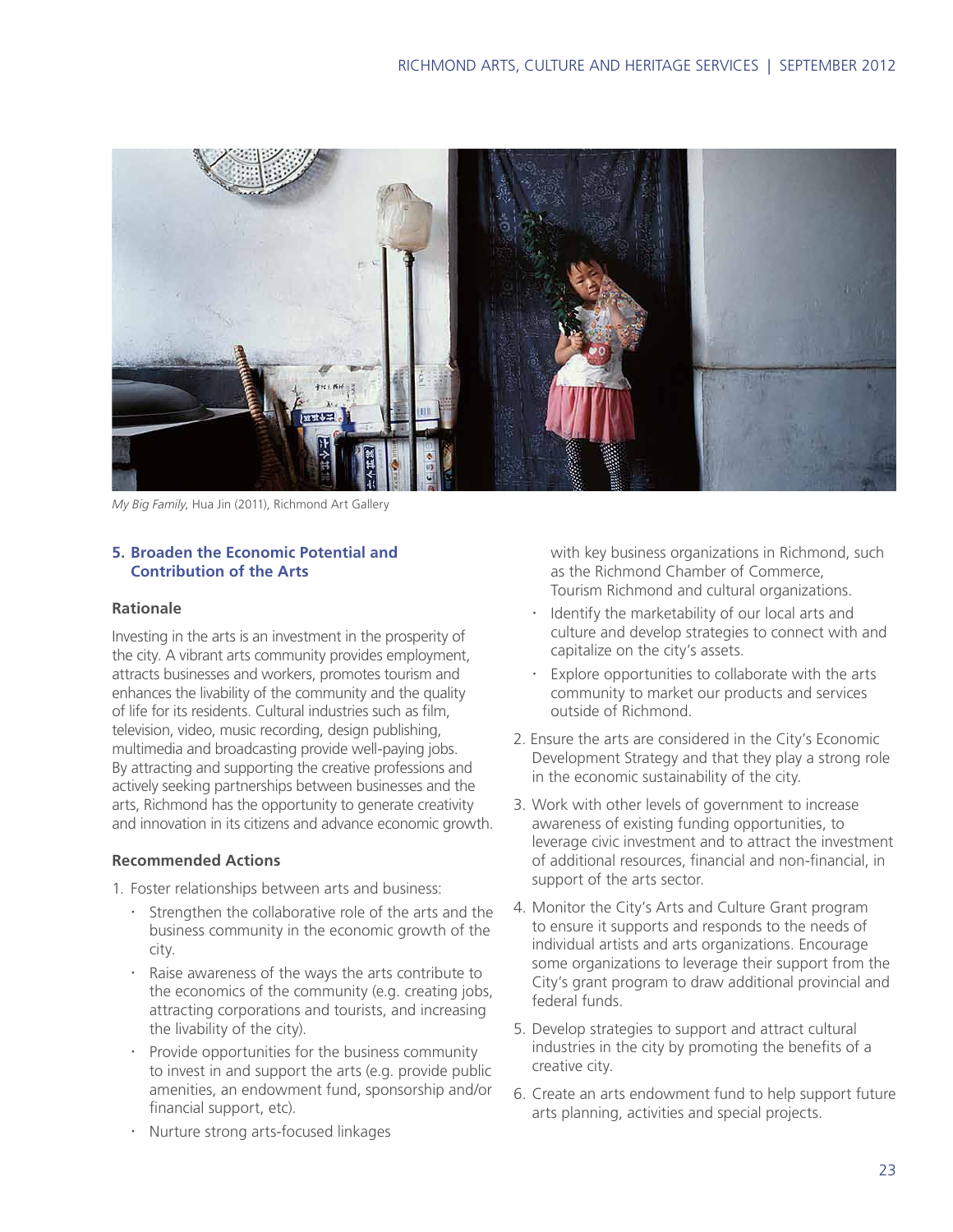

Adult Drawing Class (2009), Richmond Arts Centre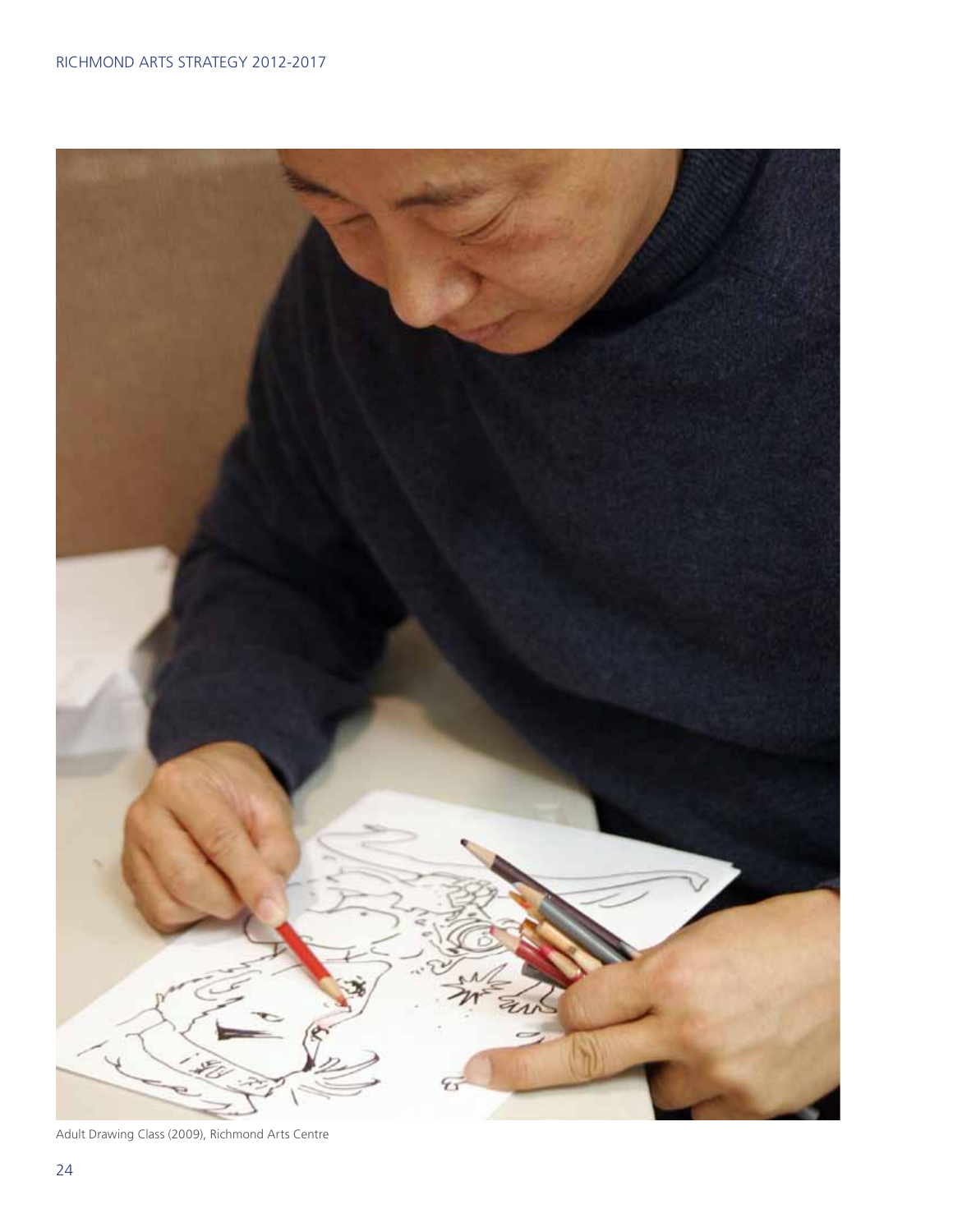### 8. Next Steps

The Arts Strategy is a living document that will assist the City, in partnership with the arts community, businesses and other agencies, to further develop the arts in Richmond. It is imperative that the five strategic directions outlined are carried out to advance the arts and that the document stay current through the changes and evolution of the city, particularly the arts community.

Upon adoption of the Arts Strategy by Council, staff will begin to advance the strategic directions and recommended actions through annual work plans with the intention to monitor and report out on the progress and achievements on an annual basis to Council. It is expected that in five years, the Arts Strategy will be revised again to respond to current trends and the present state of the arts in the community.

### **Actions:**

- Richmond Arts Strategy 2012-2017 endorsed by City Council
- x Bi-annual meetings scheduled with the Arts Strategy Steering Committee to discuss progress and identify current challenges and opportunities
- $\cdot$  Continue to explore best practices in other cities that support the development of the arts
- City to host an annual forum to engage and consult with the arts community and to review the Arts Strategy
- **EXEL Arts Strategy Update summarizing progress and** achievements presented annually to Council and disseminated to the arts community



*Button Beads and a Wavy Line or Two*, Freda Hopper, Textile Artist Guild of Richmond Photographer: Gerry Boretta, Richmond Photo Club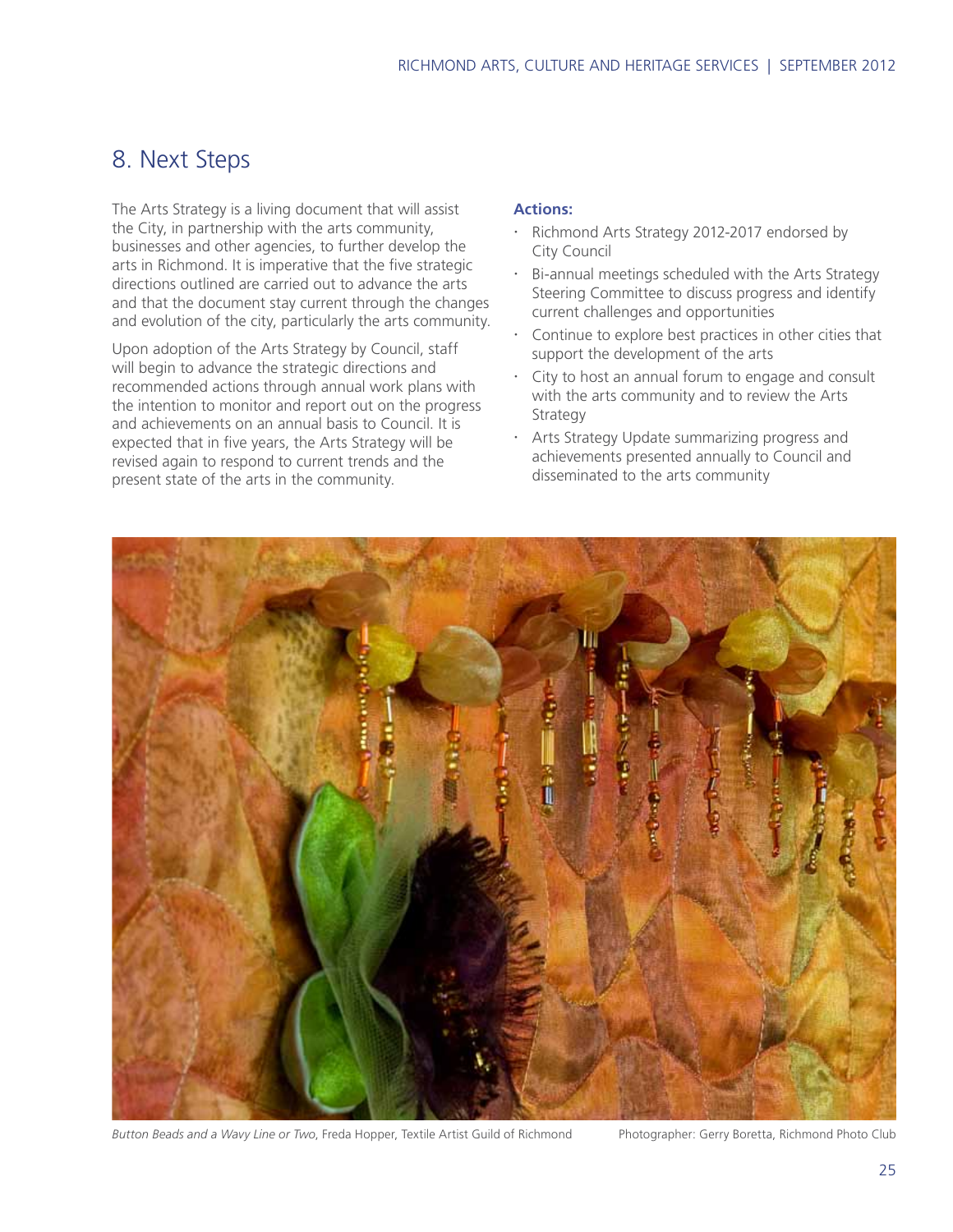### 9. The Future

The following comments, collected during a visioning session with the Arts Strategy Steering Committee, paint a picture of what the arts in Richmond might ideally look like if the strategic directions outlined in this document are achieved. If Richmond aspires to be an arts destination with a thriving arts community and a rich offering of festivals and events, the key will be to bridge the gap between where we are now and where we aspire to be in five years. By striving to accomplish the actions outlined in this strategy, the City and its partners in the arts can position the arts as an integral element in a thriving cultural city.

### **1. Richmond is an arts destination**

Residents and visitors have access to a rich variety of arts and cultural experiences that are happening all over the city, indoors and outdoors, every night of the week. Richmond regularly showcases the rich diversity (cultures, history, etc) that makes up the city. The arts, cuisine and environment are promoted and fostered as a way to increase tourism. As such, Richmond is recognized throughout Metro Vancouver and provincially as a place to come year round for arts experiences – from the display of public art by local and international artists, and multiple festivals including an international festival of the arts, to performances by emerging and professional artists, local and national gallery exhibitions and a place where working artists strive to relocate. Richmond is known as a place that supports the arts and a place to visit to explore what's new, challenging and creative in the arts.

 *"It is our great honour to inform you that the World Poetry Canada International Peace Festival, held in Richmond on May 25 and 26, 2012, was a resounding success. This was partly due to the wonderful ongoing support that your city has been able to supply us with."*

> Ariadne Sawyer, President, World Poetry Reading Series Society

#### **2. Great facilities and physical infrastructure**

Richmond has one or more thriving arts districts/ precincts that are known as a locus of activities, venues and creative space that showcase the arts. These areas provide a significant draw for Richmond and a broader client/audience base. They encompass affordable dedicated live-work space for artists to create, rehearse, display and sell their works. Public and open spaces are used effectively and creatively for festivals, public art, instruction, etc. Creativity is used to identify and convert spaces and existing facilities into arts spaces (e.g. use of unconventional spaces – warehouses). The inventory of arts spaces for rehearsal/performance, instruction and creation of art forms has increased and continues to grow. Improved access to suitable facilities provides more varied programming for organizations to increase arts programming (classes, performances). Plans and funding are approved for the construction of a major multidisciplinary facility to augment and support the arts on many levels.

#### **3. Strong civic commitment**

The arts are embraced in community life. Civic leaders and the community value and celebrate artistic achievement and contribution to the arts in an effort to create a vibrant and healthy community. The Richmond Arts Strategy is understood and supported by other City departments and is fully integrated with City strategies towards improving the livability of the community. City policies and procedures encourage/support artists and arts organizations. There is a noticeable increase in community satisfaction with art products and services supported by the City. Support and recognition of the arts reaches that of sports. The City's stand-alone arts grants program is well funded.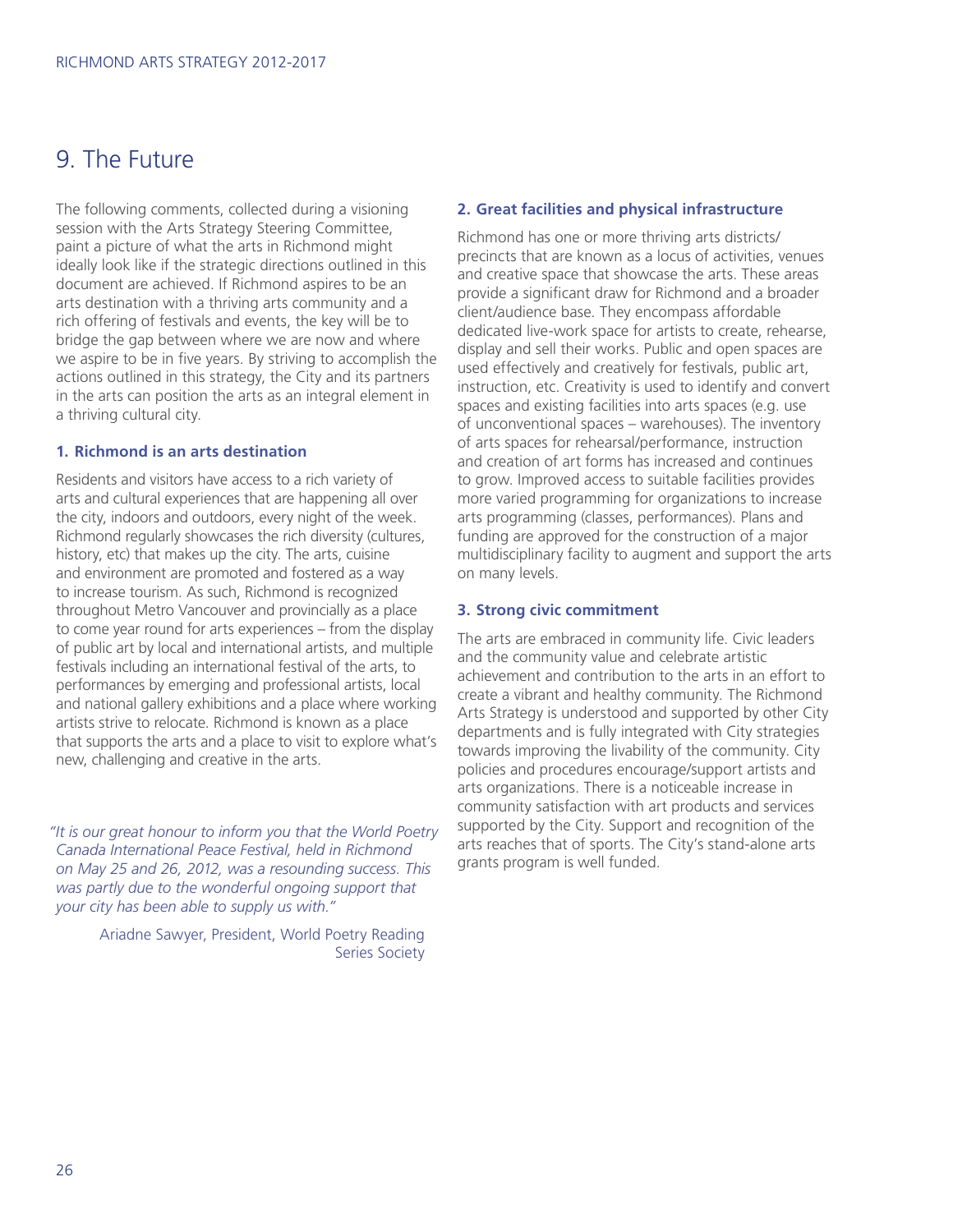### **4. Collaboration, education, integration**

Richmond has a visibly thriving community where arts and culture are an integral aspect of Richmond's identity, and collaboration occurs on many fronts. Residents are proud and involved in the arts community. Artists and arts organizations communicate, collaborate and gather informally with each other both within and across genres.

The arts in Richmond promote broad participation, accessibility and education. They are a priority, and there is a notable increase in customer satisfaction in arts experiences. The Arts Centre is recognized provincially as a centre for arts education. Festivals include a strong and compelling education component. A growing percentage of the community, particularly youth actively participate in the arts. Cross-cultural and intergenerational projects are also well publicized and well attended. Richmond's artistic identity is woven into showcasing Richmond's natural beauty and ethnic diversity. The value placed on the arts enriches civic policy and programming.

#### **5. Economically sustainable framework for the arts**

The arts continue to be financially supported by the City. Recognition and attention to new funding mechanisms such as the City Arts Grants and sponsorship help advance the arts in Richmond. Individual artists and arts organizations feel there is significant value placed on their contribution to the livability of the community, and financial support helps to build and strengthen their capacity. Creative entrepreneurs and cultural industries play a prominent role in the economic vitality of Richmond. Government and private support for the arts is in place. A sustainable healthy economic footing is foreseeable for the future. Opportunities exist for arts organizations to access financial resources leveraged from higher levels of government and funding organizations.



Xiamen Philharmonic Orchestra (2009), River Rock Theatre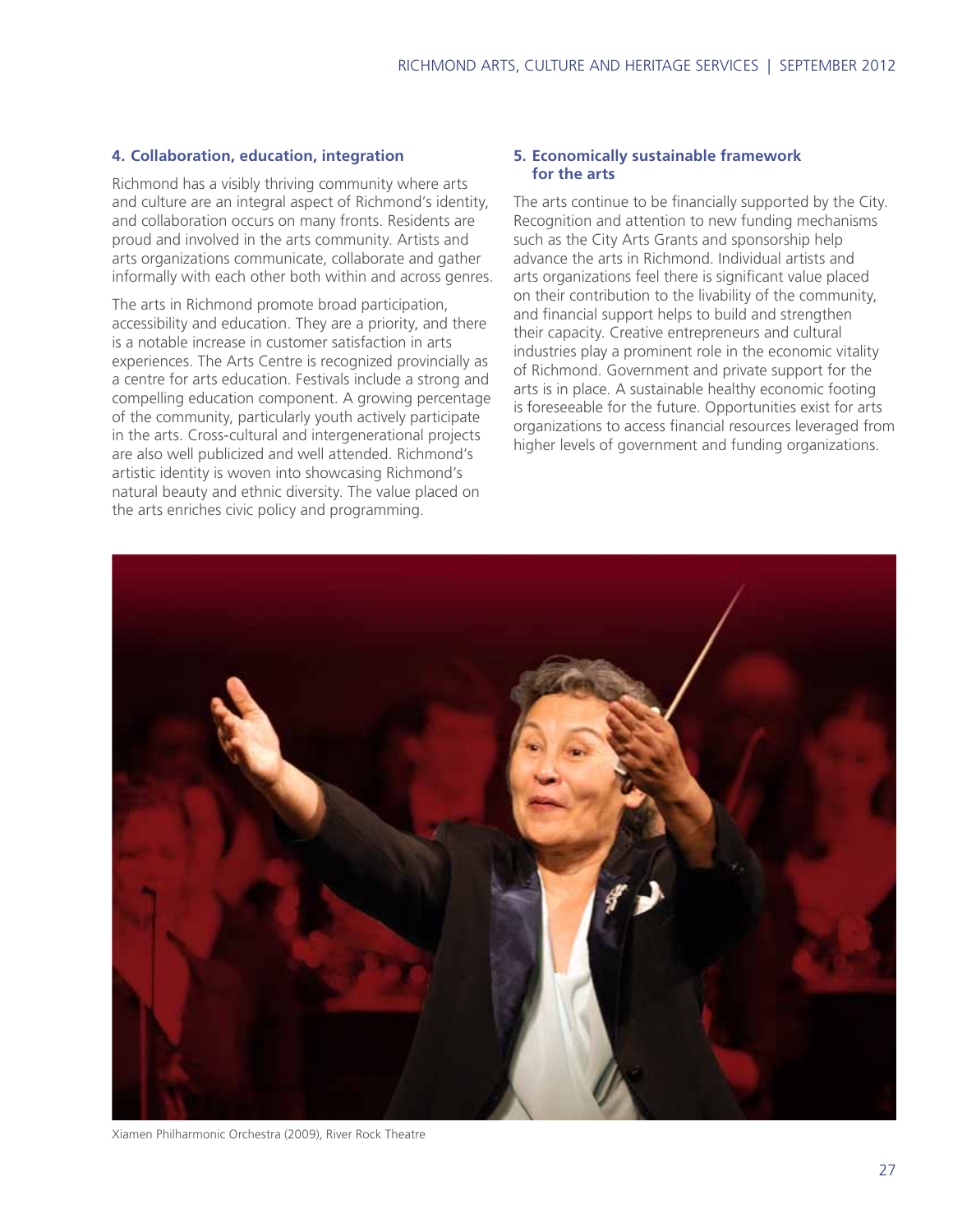

*Roots of Our Future* (2011), Blake Williams, Steveston Firehall

# 10. Conclusion

The arts are an essential and integral part of our social fabric. The arts add significant value and benefits to Richmond by encouraging individual self-expression, creating a sense of community identity and pride, enhancing society understanding, providing opportunities to develop and foster new skills, and encouraging collaboration and connections.

Since the adoption of the 2004 Arts Strategy, the arts in Richmond have evolved and matured. Richmond has a unique opportunity now to elevate the arts. By building on past success, encouraging talent to thrive and applying our collective will, we can advance the City's vision and lift the arts to a level that is integral to the livability of the community.

This new and updated Arts Strategy addresses current opportunities and challenges and equips Richmond to be an arts destination with a thriving arts community and a rich offering of festivals and events. With continued leadership and support from the City, there is every reason to believe that the arts will flourish and continue to contribute to the community's quality of life.